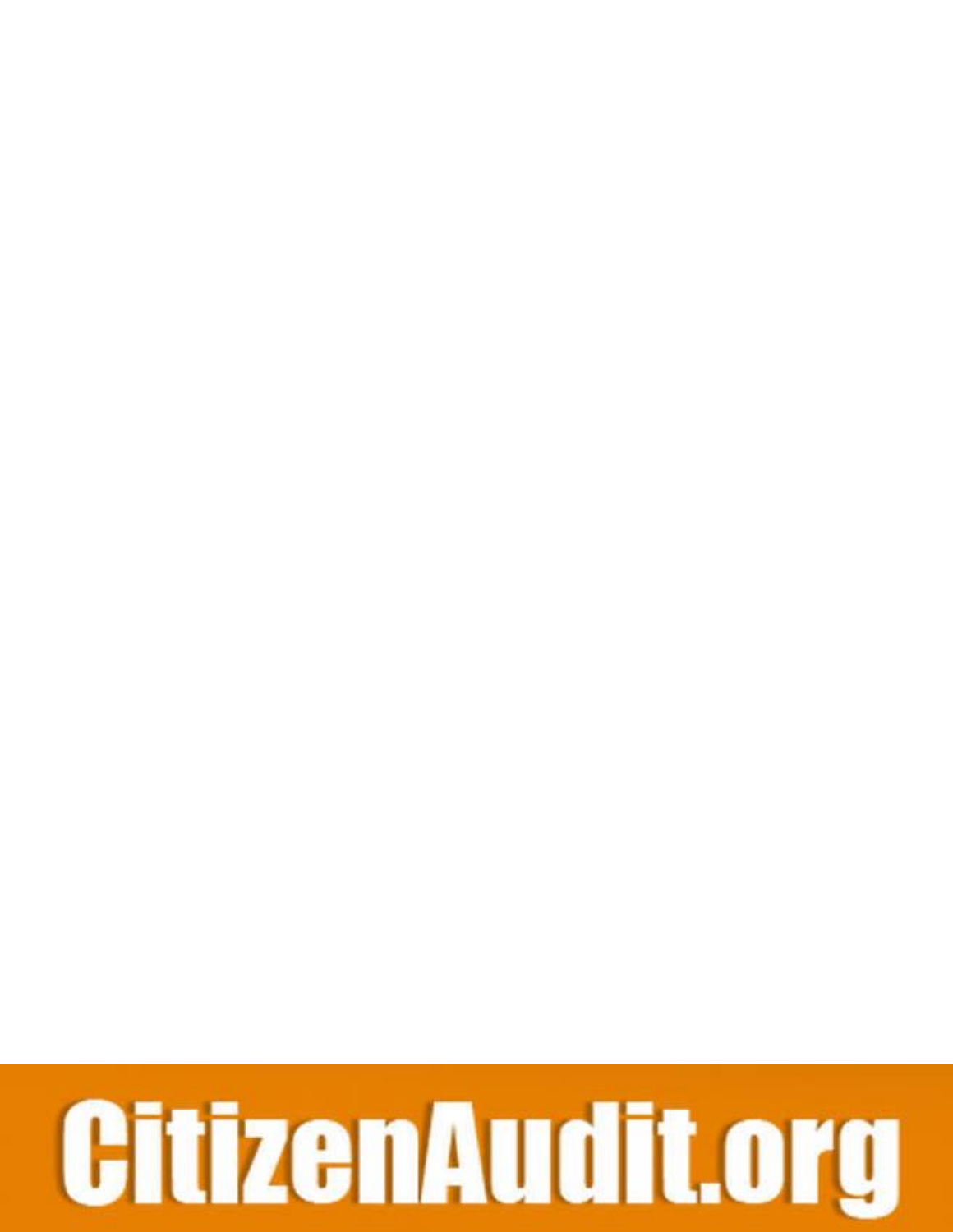|                            |                                                                                                                                    | <b>Short Form</b><br><b>Return of Organization Exempt From Income Tax</b><br>Under section 501(c), 527, or 4947(a)(1) of the Internal Revenue Code (except black lung benefit trust or<br>private foundation)<br>Form 990-EZ                                                                                                                                                                                                                                                                                                                              |                              |                                                | OMB No 1545-1150                                                      |
|----------------------------|------------------------------------------------------------------------------------------------------------------------------------|-----------------------------------------------------------------------------------------------------------------------------------------------------------------------------------------------------------------------------------------------------------------------------------------------------------------------------------------------------------------------------------------------------------------------------------------------------------------------------------------------------------------------------------------------------------|------------------------------|------------------------------------------------|-----------------------------------------------------------------------|
| Department of the Treasury |                                                                                                                                    |                                                                                                                                                                                                                                                                                                                                                                                                                                                                                                                                                           |                              |                                                |                                                                       |
|                            |                                                                                                                                    | Sponsoring organizations of donor advised funds and controlling organizations as defined in section 512(b)(13) must file Form 990 All<br>other organizations with gross receipts less than \$1,000,000 and total assets less than<br>Internal Revenue Service<br>The organization may have to use a copy of this return to satisfy state reporting requirements.                                                                                                                                                                                          |                              |                                                | Open to Public<br>Inspection                                          |
|                            | Check if                                                                                                                           | For the 2008 calendar year, or tax year beginning<br><b>JUL</b><br>2008<br>and ending<br>- 7<br>JUN<br>C Name of organization                                                                                                                                                                                                                                                                                                                                                                                                                             | -30.                         |                                                | 2009<br>D Employer identification number                              |
|                            | applicable<br>Address<br>change<br>Name<br>change<br>Initial<br>return<br>Termın-<br>atıon<br>return<br>  Application<br>  pending | Please<br>use IRS<br>label or<br>print or<br>UAZZ EDUCATION NETWORK<br>type<br>Number and street (or P.O. box, if mail is not delivered to street address)<br>Room/suite<br>See<br>$\frac{Spectific}{1601}$ OAKWOOD #101<br>Instruc-<br>City or town, state or country, and ZIP $+4$<br>Amended tions<br>HIGHLAND PARK, IL<br>60035<br>G Accounting method: $X$ Cash<br>• Section 501(c)(3) organizations and 4947(a)(1) nonexempt charitable trusts must attach a completed<br>Schedule A (Form 990 or 990-EZ).<br>Other (specify) $\blacktriangleright$ | Number $\blacktriangleright$ | <b>E</b> Telephone number<br>F Group Exemption | 26-2880358<br>$972 - 233 - 9107$<br>Accrual                           |
|                            |                                                                                                                                    | Website: WWW.JAZZEDNET.ORG                                                                                                                                                                                                                                                                                                                                                                                                                                                                                                                                |                              |                                                | H Check $\triangleright \lfloor x \rfloor$ if the organization is not |
|                            |                                                                                                                                    | Organization type (check only one) $\boxed{\mathbf{X}}$ 501(c) (3) < (insert no.) [<br>4947(a)(1) or                                                                                                                                                                                                                                                                                                                                                                                                                                                      |                              |                                                | 527 required to attach Schedule B (Form 990, 990-EZ, or 990-PF)       |
|                            | $K$ Check $\blacktriangleright$                                                                                                    | if the organization is not a section 509(a)(3) supporting organization and its gross receipts are normally not more than \$25,000. A return is not<br>required, but if the organization chooses to file a return, be sure to file a complete return.                                                                                                                                                                                                                                                                                                      |                              |                                                |                                                                       |
|                            |                                                                                                                                    | Add lines 5b, 6b, and 7b, to line 9 to determine gross receipts; if \$1,000,000 or more, file Form 990 instead of Form 990-EZ                                                                                                                                                                                                                                                                                                                                                                                                                             |                              | -\$                                            | 52,852.                                                               |
|                            | Part I                                                                                                                             | Revenue, Expenses, and Changes in Net Assets or Fund Balances (See the instructions for Part I.)                                                                                                                                                                                                                                                                                                                                                                                                                                                          |                              |                                                |                                                                       |
|                            | 1                                                                                                                                  | Contributions, gifts, grants, and similar amounts received                                                                                                                                                                                                                                                                                                                                                                                                                                                                                                |                              | 1                                              | 2,365.                                                                |
|                            | $\mathbf 2$<br>3                                                                                                                   | Program service revenue including government fees and contracts<br>Membership dues and assessments                                                                                                                                                                                                                                                                                                                                                                                                                                                        |                              | 2<br>3                                         | 2,025.<br>48,420.                                                     |
|                            | 4                                                                                                                                  | Investment income                                                                                                                                                                                                                                                                                                                                                                                                                                                                                                                                         |                              | 4                                              |                                                                       |
|                            | 5а                                                                                                                                 | Gross amount from sale of assets other than inventory<br>5a                                                                                                                                                                                                                                                                                                                                                                                                                                                                                               |                              |                                                |                                                                       |
|                            | b                                                                                                                                  | Less: cost or other basis and sales expenses<br>5b                                                                                                                                                                                                                                                                                                                                                                                                                                                                                                        |                              |                                                |                                                                       |
|                            | c                                                                                                                                  | Gain or (loss) from sale of assets other than inventory (Subtract line 5b from line 5a) (attach schedule)                                                                                                                                                                                                                                                                                                                                                                                                                                                 |                              | 5с                                             |                                                                       |
| Revenue                    | 6                                                                                                                                  | Special events and activities (complete applicable parts of Schedule G). If any amount is from gaming, check here $\blacktriangleright$                                                                                                                                                                                                                                                                                                                                                                                                                   |                              |                                                |                                                                       |
|                            |                                                                                                                                    | $a$ Gross revenue (not including $\$$<br>of contributions                                                                                                                                                                                                                                                                                                                                                                                                                                                                                                 |                              |                                                |                                                                       |
|                            |                                                                                                                                    | reported on line 1)<br>6a<br><b>b</b> Less; direct expenses other than fundraising expenses<br>6b                                                                                                                                                                                                                                                                                                                                                                                                                                                         |                              |                                                |                                                                       |
|                            | c                                                                                                                                  | Net income or (loss) from special events and activities (Subtract line 6b from line 6a)                                                                                                                                                                                                                                                                                                                                                                                                                                                                   |                              | 6c                                             |                                                                       |
|                            | 7a                                                                                                                                 | Gross sales of inventory, less returns and allowances<br>7а                                                                                                                                                                                                                                                                                                                                                                                                                                                                                               |                              |                                                |                                                                       |
|                            | b                                                                                                                                  | Less: cost of goods sold<br>7b                                                                                                                                                                                                                                                                                                                                                                                                                                                                                                                            |                              |                                                |                                                                       |
|                            | ¢                                                                                                                                  | Less: cost of goous suiu<br>Gross profit or (loss) from sales of inventory (Subtract line 7b from $\mu$ 0-7a)<br>ECEIVED                                                                                                                                                                                                                                                                                                                                                                                                                                  |                              | 7c                                             |                                                                       |
|                            | 8                                                                                                                                  |                                                                                                                                                                                                                                                                                                                                                                                                                                                                                                                                                           |                              | 8                                              | 42.                                                                   |
|                            | 9                                                                                                                                  | ္တိ<br>Total revenue Add lines 1, 2, 3, 4, 5c, 6c, 7c, and 8<br>ᡪ                                                                                                                                                                                                                                                                                                                                                                                                                                                                                         |                              | 9                                              | 52,852.                                                               |
|                            | 10<br>11                                                                                                                           | Grants and similar amounts paid (attach schedule)<br><b>WAY 1 1 2010</b><br>द<br>$\tilde{\phi}$ ا<br>Benefits paid to or for members                                                                                                                                                                                                                                                                                                                                                                                                                      |                              | 10                                             |                                                                       |
|                            | 12                                                                                                                                 | Ķ<br>Salaries, other compensation, and employee benefits                                                                                                                                                                                                                                                                                                                                                                                                                                                                                                  |                              | 11<br>12                                       |                                                                       |
|                            | 13                                                                                                                                 | OGDEN, UT<br>Professional fees and other payments to independent contractors                                                                                                                                                                                                                                                                                                                                                                                                                                                                              |                              | 13                                             | 500.                                                                  |
| Expenses                   | 14                                                                                                                                 | Occupancy, rent, utilities, and maintenance                                                                                                                                                                                                                                                                                                                                                                                                                                                                                                               |                              | 14                                             |                                                                       |
|                            | 15                                                                                                                                 | Printing, publications, postage, and shipping                                                                                                                                                                                                                                                                                                                                                                                                                                                                                                             |                              | 15                                             | 802.                                                                  |
|                            | 16                                                                                                                                 | Other expenses (describe<br>SEE STATEMENT                                                                                                                                                                                                                                                                                                                                                                                                                                                                                                                 |                              | 16                                             | 10, 335.                                                              |
|                            | 17                                                                                                                                 | Total expenses Add lines 10 through 16                                                                                                                                                                                                                                                                                                                                                                                                                                                                                                                    |                              | 17                                             | 11,637.                                                               |
|                            | 18<br>19                                                                                                                           | Excess or (deficit) for the year (Subtract line 17 from line 9)<br>Net assets or fund balances at beginning of year (from line 27, column (A))                                                                                                                                                                                                                                                                                                                                                                                                            |                              | 18                                             | 41, 215.                                                              |
| <b>Net Assets</b>          |                                                                                                                                    | (must agree with end-of-year figure reported on prior year's return)                                                                                                                                                                                                                                                                                                                                                                                                                                                                                      |                              | 19                                             | <u>0.</u>                                                             |
|                            | 20                                                                                                                                 | Other changes in net assets or fund balances (attach explanation)                                                                                                                                                                                                                                                                                                                                                                                                                                                                                         |                              | 20                                             |                                                                       |
|                            | 21                                                                                                                                 | Net assets or fund balances at end of year. Combine lines 18 through 20                                                                                                                                                                                                                                                                                                                                                                                                                                                                                   |                              | 21                                             | 41, 215.                                                              |
|                            | Part II                                                                                                                            | <b>Balance Sheets.</b><br>If Total assets on line 25, column (B) are \$2,500,000 or more, file Form 990 instead of Form 990-EZ.                                                                                                                                                                                                                                                                                                                                                                                                                           |                              |                                                |                                                                       |
|                            |                                                                                                                                    | (See the instructions for Part II.)<br>(A) Beginning of year                                                                                                                                                                                                                                                                                                                                                                                                                                                                                              |                              |                                                | (B) End of year                                                       |
| 22<br>23                   |                                                                                                                                    | Cash, savings, and investments<br>Land and buildings                                                                                                                                                                                                                                                                                                                                                                                                                                                                                                      | О.                           | 22                                             | 41,215.                                                               |
| 24                         |                                                                                                                                    | Other assets (describe                                                                                                                                                                                                                                                                                                                                                                                                                                                                                                                                    |                              | 23<br>24                                       |                                                                       |
| 25                         |                                                                                                                                    | <b>Total assets</b>                                                                                                                                                                                                                                                                                                                                                                                                                                                                                                                                       | 0                            | 25                                             | 41,215.                                                               |
| 26                         |                                                                                                                                    | Total liabilities (describe >                                                                                                                                                                                                                                                                                                                                                                                                                                                                                                                             | О.                           | 26                                             | $\overline{0}$ .                                                      |
| 27                         |                                                                                                                                    | Net assets or fund balances (line 27 of column (B) must agree with line 21)                                                                                                                                                                                                                                                                                                                                                                                                                                                                               | 0.1                          | 27                                             | 41,215.                                                               |
| 832171<br>12-17-08         |                                                                                                                                    | For Privacy Act and Paperwork Reduction Act Notice, see the Instructions for Form 990.<br>LHA.                                                                                                                                                                                                                                                                                                                                                                                                                                                            |                              |                                                | Form 990-EZ (2008)                                                    |
|                            |                                                                                                                                    |                                                                                                                                                                                                                                                                                                                                                                                                                                                                                                                                                           |                              |                                                |                                                                       |

 $\overline{\cdot}$ 

 $\overline{\phantom{a}}$ 

 $\overline{\rho}$ 

MOVED NOT CENTED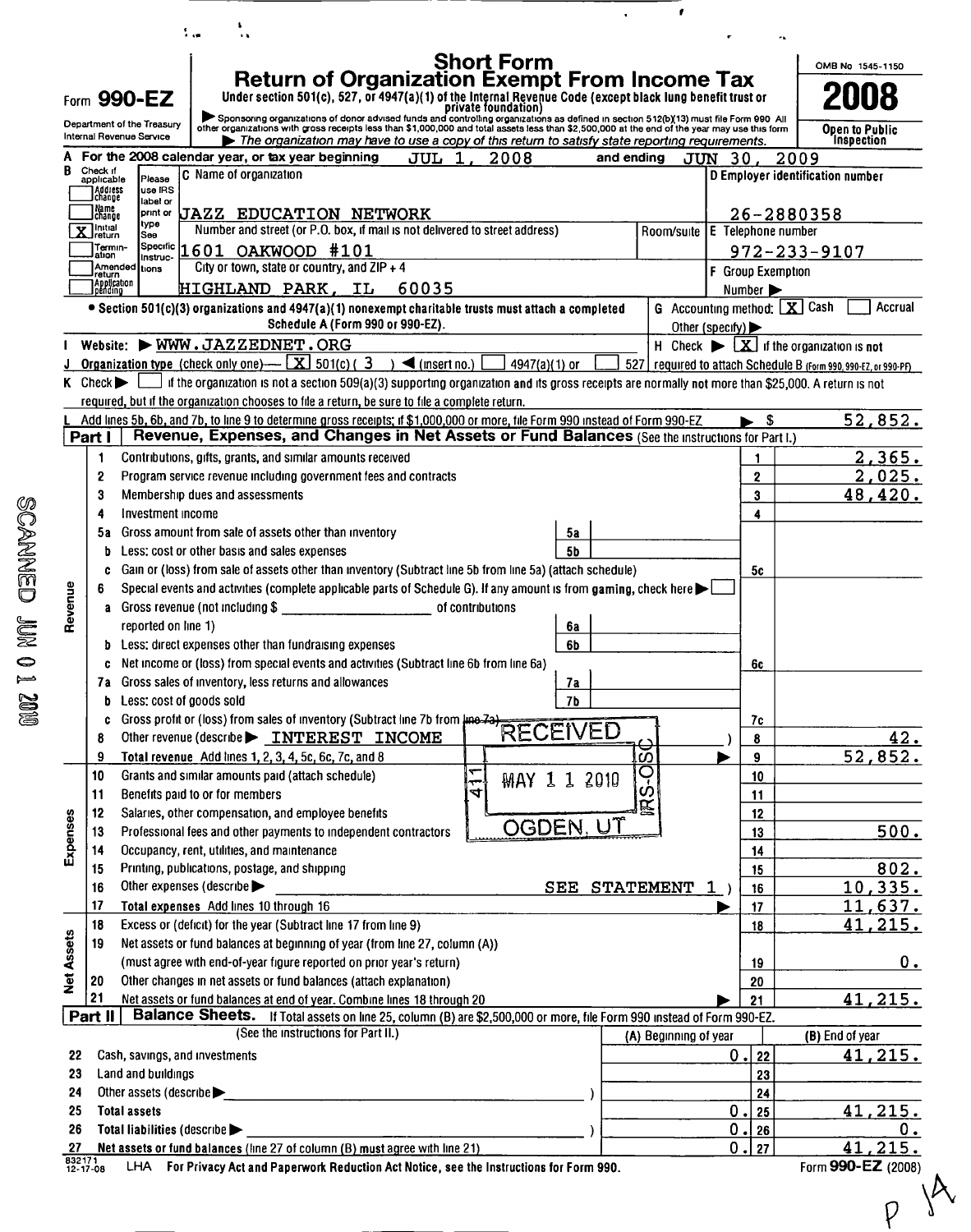| Form 990-EZ (2008)<br><b>JAZZ EDUCATION NETWORK</b>                                                                                                                                                                                     | 26-2880358                  | Page 2                                                 |                                |                    |
|-----------------------------------------------------------------------------------------------------------------------------------------------------------------------------------------------------------------------------------------|-----------------------------|--------------------------------------------------------|--------------------------------|--------------------|
| Part III   Statement of Program Service Accomplishments (See the instructions for Part III.)                                                                                                                                            |                             | <b>Expenses</b>                                        |                                |                    |
| What is the organization's primary exempt purpose? SEE STATEMENT 5                                                                                                                                                                      |                             | (Required for $501(c)(3)$<br>and (4) organizations and |                                |                    |
| Describe what was achieved in carrying out the organization's exempt purposes. In a clear and concise manner, describe the services<br>provided, the number of persons benefited, or other relevant information for each program title. | for others.)                | 4947(a)(1) trusts; optional                            |                                |                    |
| SEE STATEMENT 3<br>28                                                                                                                                                                                                                   |                             |                                                        |                                |                    |
|                                                                                                                                                                                                                                         |                             |                                                        |                                |                    |
| (Grants \$<br>) If this amount includes foreign grants, check here                                                                                                                                                                      |                             |                                                        | <b>28a</b>                     | 802.               |
| 29 NATIONAL JAZZ WORKSHOP                                                                                                                                                                                                               | - PROMOTION OF MEMBERSHIP   | IN JAZZ                                                |                                |                    |
| EDUCATION NETWORK AT A SUMMER PROGRAM FOR STUDENTS,                                                                                                                                                                                     |                             |                                                        |                                |                    |
| EDUCATORS AND PERFORMERS.<br>(Grants \$<br>) If this amount includes foreign grants, check here                                                                                                                                         |                             |                                                        | 29a                            |                    |
| SEE STATEMENT 4<br>30                                                                                                                                                                                                                   |                             |                                                        |                                |                    |
|                                                                                                                                                                                                                                         |                             |                                                        |                                |                    |
|                                                                                                                                                                                                                                         |                             |                                                        |                                |                    |
| (Grants \$<br>) If this amount includes foreign grants, check here                                                                                                                                                                      |                             |                                                        | 130a                           |                    |
| 31 Other program services (attach schedule)<br>(Grants \$<br>) If this amount includes foreign grants, check here                                                                                                                       |                             |                                                        | 131a                           |                    |
| 32 Total program service expenses (add lines 28a through 31a)                                                                                                                                                                           |                             |                                                        | 32                             | 802.               |
| Part IV List of Officers, Directors, Trustees, and Key Employees. List each one even if not compensated (See the instructions for Part IV)                                                                                              |                             |                                                        |                                |                    |
|                                                                                                                                                                                                                                         | (b) Title and average hours | (c) Compensation                                       | (d) Contributions              | (e) Expense        |
| (a) Name and address                                                                                                                                                                                                                    | per week devoted to         | (If not paid, enter                                    | to employee<br>benefit plans & | account and        |
|                                                                                                                                                                                                                                         | position                    | -0-.)                                                  | deferred<br>compensation       | other allowances   |
| MARY JO PAPICH, 1601 OAKWOOD #101,                                                                                                                                                                                                      | PRESIDENT/DIRECTOR          |                                                        |                                |                    |
| IL 60035<br>HIGHLAND PARK,                                                                                                                                                                                                              | 25.00                       | О.                                                     | О.                             | $0_{.}$            |
| 5940<br>CARNEGIE COVE CT.,<br>LOU FISCHER,                                                                                                                                                                                              | VICE PRESIDENT              |                                                        |                                |                    |
| COLUMBUS, OH 43213                                                                                                                                                                                                                      | 40.00                       | Ο.                                                     | $\mathbf 0$ .                  | 0.                 |
| 121 PRAIRIEVIEW<br>JULIE TRAENKENSCHUH,                                                                                                                                                                                                 | <b>SECRETARY</b>            |                                                        |                                |                    |
| IL 61611<br>EAST PEORIA,<br>DRIVE,<br>BRUCE SILVA, 3504 WATERCHASE WAY,                                                                                                                                                                 | 7.50<br>TREASURER           | О.                                                     | $\mathbf 0$ .                  | 0.                 |
| JACKSONVILLE, FL 32224                                                                                                                                                                                                                  | 10.00                       | О.                                                     | 0.                             | 0.                 |
| <b>JIM WIDNER</b>                                                                                                                                                                                                                       | <b>DIRECTOR</b>             |                                                        |                                |                    |
| BOUQUET CT.<br>O'FALLON,<br>MO 63368<br>127                                                                                                                                                                                             | 0.00                        | О.                                                     | О.                             | $0_{.}$            |
| STEVE CRISSINGER<br>5322 RIFLE DR.,                                                                                                                                                                                                     | <b>DIRECTOR</b>             |                                                        |                                |                    |
| CANAL WINCHESTER<br>OH 43110<br>PAUL CHIARAVALLE, 600 S MICHIGAN                                                                                                                                                                        | 0.00<br><b>DIRECTOR</b>     | 0.                                                     | 0.                             | 0.                 |
| COLUMBIA COLLEGE, CHICAGO, IL<br>AVE,                                                                                                                                                                                                   | 0.00                        | 0.                                                     | 0.                             | 0.                 |
| <b>RUBEN ALVAREZ</b>                                                                                                                                                                                                                    | <b>DIRECTOR</b>             |                                                        |                                |                    |
| 7026 W. 43RD ST.,<br>STICKNEY, IL 60402                                                                                                                                                                                                 | 0.00                        | 0.                                                     | 0.                             | 0.                 |
| PARIS RUTHERFORD                                                                                                                                                                                                                        | <b>DIRECTOR</b>             |                                                        |                                |                    |
| TX 76209<br>2913 BRISTOL ST.,<br>DENTON,                                                                                                                                                                                                | 0.00                        | 0.                                                     | 0.                             | <u>0.</u>          |
| 1379 OAKRIDGE COURT,<br>ANDREW SURMANI,<br>THOUSAND OAKS, CA 91362                                                                                                                                                                      | <b>DIRECTOR</b><br>0.00     | 0.                                                     | 0.                             | 0.                 |
| 21 HIGHLAND CIRCLE,<br>RICK KESSELL,                                                                                                                                                                                                    | <b>DIRECTOR</b>             |                                                        |                                |                    |
| NEEDHAM,<br>SUITE 1.<br><b>MA</b>                                                                                                                                                                                                       | 0.00                        | 0.                                                     | 0.                             | <u>0.</u>          |
| MIKE KENYON, 3200 E. WASHINGTON #1,                                                                                                                                                                                                     | <b>DIRECTOR</b>             |                                                        |                                |                    |
| IN 46204<br>INDIANAPOLIS,                                                                                                                                                                                                               | 0.00                        | 0.                                                     | $\mathbf 0$ .                  | <u>0.</u>          |
| DAN GREGERMAN                                                                                                                                                                                                                           | <b>DIRECTOR</b>             | 0.                                                     | 0.                             |                    |
| 9800 LAWLER DRIVE, SKOKIE, IL 60077<br>ELLEN ROWE                                                                                                                                                                                       | 0.00<br><b>DIRECTOR</b>     |                                                        |                                | 0.                 |
| MI 48109<br>1100 BAITS DRIVE, ANN ARBOR,                                                                                                                                                                                                | 0.00                        | 0.                                                     | 0.                             | 0.                 |
| JARRARD HARRIS, 4746 S.                                                                                                                                                                                                                 | <b>DIRECTOR</b>             |                                                        |                                |                    |
| <b>FORRESTVILLE,</b><br>$#2$ ,<br>CHICAGO,<br>IL 60615                                                                                                                                                                                  | 0.00                        | 0.                                                     | 0.                             | 0.                 |
|                                                                                                                                                                                                                                         |                             |                                                        |                                |                    |
|                                                                                                                                                                                                                                         |                             |                                                        |                                |                    |
|                                                                                                                                                                                                                                         |                             |                                                        |                                |                    |
| 832172<br>12-17-08                                                                                                                                                                                                                      |                             |                                                        |                                | Form 990-EZ (2008) |

 $\overline{\phantom{a}}$ 

 $\sim 10^{11}$  km  $^{-1}$ 

 $\sim 10^{-11}$ 

 $\sim$   $\sim$ 

 $\mathbf{r}$ 

 $\mathbf{1}_{\mathbf{1} \mathbf{2}} = \mathbf{1}_{\mathbf{2} \mathbf{2}}$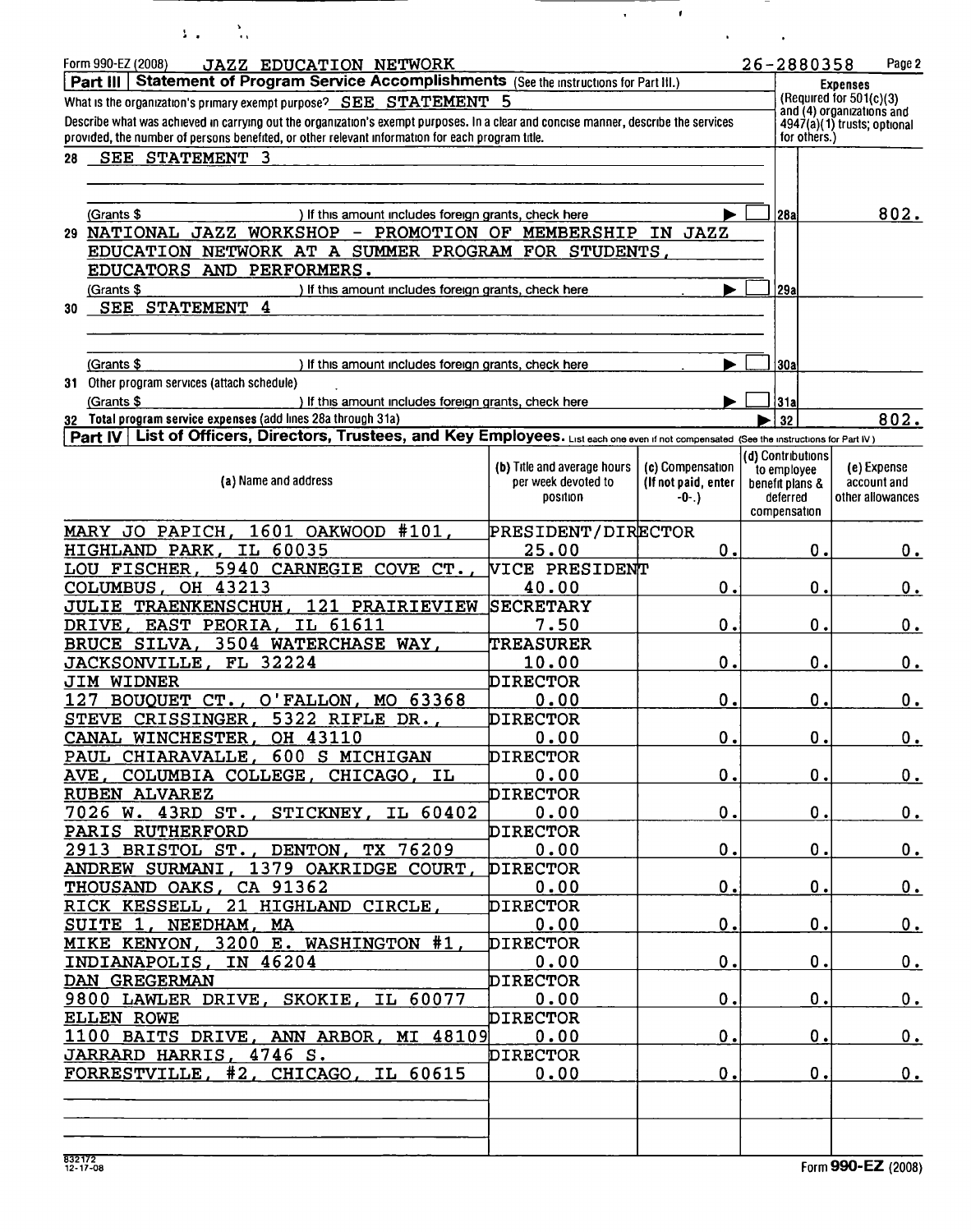|    | Form 990-EZ (2008)<br><b>JAZZ EDUCATION NETWORK</b><br>26-2880358                                                                            |                          |     | Page 3       |
|----|----------------------------------------------------------------------------------------------------------------------------------------------|--------------------------|-----|--------------|
|    | Part V<br>Other Information (Note the statement requirements in the instructions for Part VI.)                                               |                          |     |              |
|    |                                                                                                                                              |                          |     | Yes No       |
| 33 | Did the organization engage in any activity not previously reported to the IRS? If "Yes," attach a detailed description of each activity     | 33                       |     | $\mathbf{X}$ |
| 34 | Were any changes made to the organizing or governing documents but not reported to the IRS? If "Yes," attach a conformed copy of the changes | 34                       |     | $\mathbf{x}$ |
| 35 | If the organization had income from business activities, such as those reported on lines 2, 6a, and 7a (among others), but not               |                          |     |              |
|    | reported on Form 990-T, attach a statement explaining your reason for not reporting the income on Form 990-T.                                |                          |     |              |
|    | a Did the organization have unrelated business gross income of \$1,000 or more or section 6033(e) notice, reporting, and proxy               |                          |     |              |
|    | tax requirements?                                                                                                                            | 35a                      |     | $\mathbf{x}$ |
|    | b If "Yes," has it filed a tax return on Form 990-T for this year?                                                                           | 35 <sub>b</sub>          | N/R |              |
| 36 | Was there a liquidation, dissolution, termination, or substantial contraction during the year? If "Yes," complete applicable parts of Sch. N | 36                       |     | X            |
|    | 37a<br>37a Enter amount of political expenditures, direct or indirect, as described in the instructions.                                     | 0.                       |     |              |
|    | b Did the organization file Form 1120-POL for this year?                                                                                     | 37b                      |     | <u>x</u>     |
|    | 38a Did the organization borrow from, or make any loans to, any officer, director, trustee, or key employee or were any such loans made      |                          |     |              |
|    | in a prior year and still unpaid at the start of the period covered by this return?                                                          | 38a                      |     | $\mathbf{x}$ |
|    | N/A<br><b>b</b> If "Yes," complete Schedule L, Part II and enter the total amount involved<br>38b                                            |                          |     |              |
| 39 | Section 501(c)(7) organizations. Enter:                                                                                                      |                          |     |              |
|    | N/A<br>a Initiation fees and capital contributions included on line 9<br>39a                                                                 |                          |     |              |
|    | N/A<br><b>b</b> Gross receipts, included on line 9, for public use of club facilities<br>39b                                                 |                          |     |              |
|    | 40a Section 501(c)(3) organizations. Enter amount of tax imposed on the organization during the year under:                                  |                          |     |              |
|    | section $4911$<br>$\overline{0}$ $\overline{.}$ ; section 4912<br>$0.$ ; section 4955<br>Ο.                                                  |                          |     |              |
|    | b Section 501(c)(3) and (4) organizations. Did the organization engage in any section 4958 excess benefit transaction during the year or     |                          |     |              |
|    | did it become aware of an excess benefit transaction from a prior year? If "Yes," complete Schedule L, Part I                                | 40b                      |     | $\mathbf{x}$ |
|    | c Enter amount of tax imposed on organization managers or disqualified persons during the year under                                         |                          |     |              |
|    | sections 4912, 4955, and 4958<br><u>0.</u>                                                                                                   |                          |     |              |
|    | $\mathbf 0$ .<br>d Enter amount of tax on line 40c reimbursed by the organization                                                            |                          |     |              |
|    | e All organizations. At any time during the tax year, was the organization a party to a prohibited tax shelter                               |                          |     |              |
|    | transaction? If "Yes," complete Form 8886-T                                                                                                  | 40e                      |     | X.           |
| 41 | List the states with which a copy of this return is filed. $\blacktriangleright$ $\text{IL}$                                                 |                          |     |              |
|    | Telephone no. $(815)$ 585-1505<br>42a The books are in care of $\blacktriangleright$ ANDREW SURMANI                                          |                          |     |              |
|    | Located at $\blacktriangleright$ 1379 OAKRIDGE COURT, THOUSAND OAKS,<br>CA<br>$ZIP + 4$ $\triangleright$ 91362                               |                          |     |              |
|    | <b>b</b> At any time during the calendar year, did the organization have an interest in or a signature or other authority                    |                          |     |              |
|    | over a financial account in a foreign country (such as a bank account, securities account, or other financial                                |                          | Yes | No           |
|    | account)?                                                                                                                                    | 42b                      |     | $\mathbf{x}$ |
|    | If "Yes," enter the name of the foreign country: $\blacktriangleright$                                                                       |                          |     |              |
|    | See the instructions for exceptions and filing requirements for Form TD F 90-22.1, Report of Foreign Bank and Financial Accounts             |                          |     |              |
|    | c At any time during the calendar year, did the organization maintain an office outside of the U.S.?                                         | 42c                      |     | $\mathbf{x}$ |
|    | If "Yes," enter the name of the foreign country:                                                                                             |                          |     |              |
| 43 | Section 4947(a)(1) nonexempt charitable trusts filing Form 990-EZ in lieu of Form 1041 - Check here                                          |                          |     |              |
|    | and enter the amount of tax-exempt interest received or accrued during the tax year<br>43                                                    | N/A                      |     |              |
|    |                                                                                                                                              |                          |     |              |
|    |                                                                                                                                              |                          |     | Yes No       |
| 44 | Did the organization maintain any donor advised funds? If "Yes," Form 990 must be completed instead of                                       |                          |     |              |
|    | Form 990-EZ                                                                                                                                  | 44                       |     | $\mathbf{x}$ |
| 45 | Is any related organization a controlled entity of the organization within the meaning of section 512(b)(13)? If "Yes," Form 990 must be     |                          |     |              |
|    | completed instead of Form 990-EZ                                                                                                             | 45<br>Form 000-F7 (2008) |     | X.           |
|    |                                                                                                                                              |                          |     |              |

<sup>a</sup> - I I l

 $\frac{1}{\sqrt{1-\frac{1}{2}}}\frac{1}{\sqrt{1-\frac{1}{2}}}\frac{1}{\sqrt{1-\frac{1}{2}}}\frac{1}{\sqrt{1-\frac{1}{2}}}\frac{1}{\sqrt{1-\frac{1}{2}}}\frac{1}{\sqrt{1-\frac{1}{2}}}\frac{1}{\sqrt{1-\frac{1}{2}}}\frac{1}{\sqrt{1-\frac{1}{2}}}\frac{1}{\sqrt{1-\frac{1}{2}}}\frac{1}{\sqrt{1-\frac{1}{2}}}\frac{1}{\sqrt{1-\frac{1}{2}}}\frac{1}{\sqrt{1-\frac{1}{2}}}\frac{1}{\sqrt{1-\frac{1}{2}}}\frac{1}{\sqrt{1-\frac{$ 

 $\mathcal{L}$ 

 $\frac{1}{2} \left( \frac{1}{2} \right) \left( \frac{1}{2} \right) \left( \frac{1}{2} \right) \left( \frac{1}{2} \right) \left( \frac{1}{2} \right) \left( \frac{1}{2} \right) \left( \frac{1}{2} \right) \left( \frac{1}{2} \right) \left( \frac{1}{2} \right) \left( \frac{1}{2} \right) \left( \frac{1}{2} \right) \left( \frac{1}{2} \right) \left( \frac{1}{2} \right) \left( \frac{1}{2} \right) \left( \frac{1}{2} \right) \left( \frac{1}{2} \right) \left( \frac$ 

 $-$ - -

 $\mathcal{A}(\mathbf{x})=\mathcal{A}(\mathbf{x})$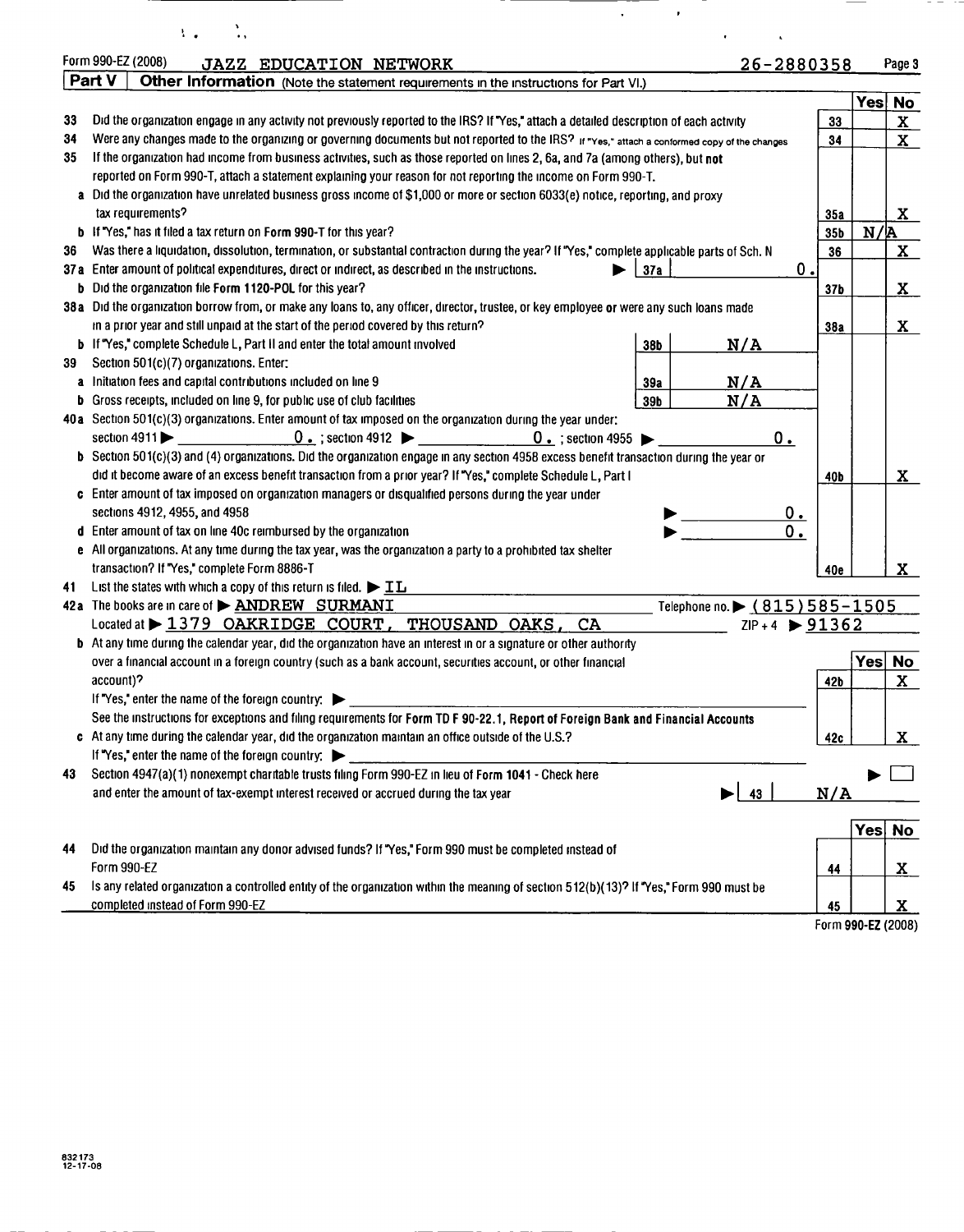## Form 990-EZ (2008) JAZZ EDUCATION NETWORK 26-2880358 Page 4

|  | <b>Part VI</b> Section 501(c)(3) organizations only. All section 501(c)(3) organizations must answer questions 46-49 and complete the |          |  |
|--|---------------------------------------------------------------------------------------------------------------------------------------|----------|--|
|  | tables for lines 50 and 51                                                                                                            |          |  |
|  | AB Did the progries on open in durant or induced political campains activities on behalf of or in opposition to capitalize for public | l Vael N |  |

l' n. <sup>I</sup> .

46 Did the organization engage in direct or indirect political campaign activities on behalf of or in opposition to candidates for public **Wes No. 1998 No. 1998 No. 1998 No. 1998 No.** 2009 office? If "Yes," complete Schedu office? If "Yes," complete Schedule C, Part I<br>Did the organization engage in lobbying activities? If "Yes," complete Schedule C, Part II 47 Did the organization engage in lobbying activities? If "Yes," complete Schedule C, Part II<br>48 Sthe organization operating a school as described in section 170(b)(1)(A)(ii)? If "Yes," complete Schedule E

48 Is the organization operating a school as described in section 170(b)(1)(A)(ii)? If "Yes," complete Schedule E 48 48 49a<br>49a Did the organization make any transfers to an exempt non-charitable related organization?

49a Did the organization make any transfers to an exempt non-charitable related organization?<br> **49a** X<sup>1</sup> + 19b 1 + 19b 1 + 19b 1 + 19b 1 + 19b 1 + 19b 1 + 19b 1 + 19b 1 + 19b 1 + 19b 1 + 19b 1 + 19b 1 + 19b 1 + 19b 1 + 19

**b** If "Yes," was the related organization(s) a section 527 organization?

50 Complete this table for the five highest compensated employees (other than officers, directors, trustees and key employees) who each received more than \$100,000 of compensation from the organization. If there is none, enter 'None.'

| (a) Name and address of each employee paid more<br>than \$100,000<br><b>NONE</b> | (b) Title and average hours<br>per week devoted to<br>position | (c) Compensation | (D) Contributions<br>to employee<br>benefit plans &<br>deferred<br>compensation | (E) Expense<br>account and<br>other allowances |
|----------------------------------------------------------------------------------|----------------------------------------------------------------|------------------|---------------------------------------------------------------------------------|------------------------------------------------|
|                                                                                  |                                                                |                  |                                                                                 |                                                |
|                                                                                  |                                                                |                  |                                                                                 |                                                |
|                                                                                  |                                                                |                  |                                                                                 |                                                |
|                                                                                  |                                                                |                  |                                                                                 |                                                |
|                                                                                  |                                                                |                  |                                                                                 |                                                |
| Total number of other employees paid over \$100,000                              |                                                                |                  |                                                                                 |                                                |

51 Complete this table for the five highest compensated independent contractors who each received more than \$100,000 of compensation from the organization. If there is none, enter 'None.'

|            | <b>NONE</b>                                                                                                                                                                                                                    |                                                              |
|------------|--------------------------------------------------------------------------------------------------------------------------------------------------------------------------------------------------------------------------------|--------------------------------------------------------------|
|            | (a) Name and address of each independent contractor paid more than \$100,000                                                                                                                                                   | (b) Type of service<br>(c) Compensation                      |
|            |                                                                                                                                                                                                                                |                                                              |
|            |                                                                                                                                                                                                                                |                                                              |
|            |                                                                                                                                                                                                                                |                                                              |
|            |                                                                                                                                                                                                                                |                                                              |
|            |                                                                                                                                                                                                                                |                                                              |
|            |                                                                                                                                                                                                                                |                                                              |
|            |                                                                                                                                                                                                                                |                                                              |
|            |                                                                                                                                                                                                                                |                                                              |
|            |                                                                                                                                                                                                                                |                                                              |
|            |                                                                                                                                                                                                                                |                                                              |
|            | Total number of other independent contractors each recensing over \$100,000                                                                                                                                                    |                                                              |
|            | Under penalties of persury, I deciate that I have examined this return, including accompanying schedules and statements, and to the best of my knowledge and belief, it is true, correct, and comparer based on all informatio |                                                              |
| Sign       |                                                                                                                                                                                                                                | $\frac{1}{2}$                                                |
| Here       | Signature of officer                                                                                                                                                                                                           | Date                                                         |
|            | PRESIDENT<br><b>PAPICH</b><br><b>MARY JO</b>                                                                                                                                                                                   |                                                              |
|            | Type or print name and title                                                                                                                                                                                                   |                                                              |
| Paid       | Preparer's signature<br>Date                                                                                                                                                                                                   | Check if self-<br>Preparer's Identifying Number (See instr.) |
| Preparer's |                                                                                                                                                                                                                                | $ $ employed $\blacktriangleright$                           |
| Use Only   | RSM MCGLADREY,<br>INC.                                                                                                                                                                                                         | EIN <sup>D</sup>                                             |
|            | Firm's name (or yours<br>LAKE COOK ROAD, STE 300<br>570<br>if self-employed).                                                                                                                                                  | Phone <sup>&gt;</sup>                                        |
|            | address, and ZIP + 4<br>60015<br><b>ILLINOIS</b><br><b>DEERFIELD,</b>                                                                                                                                                          | no.<br>$847 - 940 - 1300$                                    |
|            |                                                                                                                                                                                                                                | $\mathbf{X}$                                                 |
|            | May the IRS discuss this return with the preparer shown above? See instructions                                                                                                                                                | <b>No</b><br>Yes                                             |

<sup>832174</sup> 12-17-08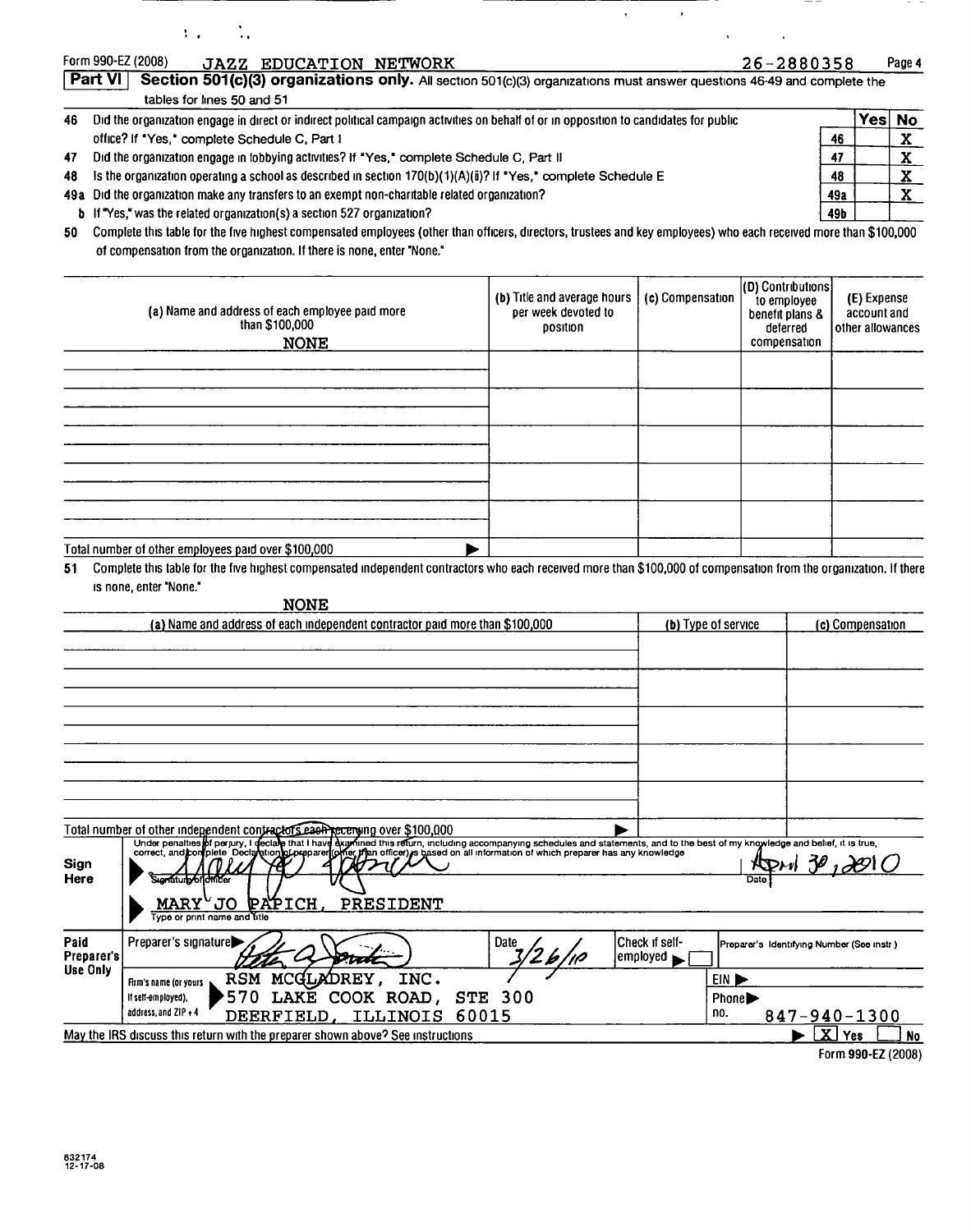|                                                                                                       | <b>SCHEDULE A</b>                                                                                                                                                                        |                                               | <b>Public Charity Status and Public Support</b>                                                                                                                                                                           |                                           |                                                   |  |                      |                       |                   | OMB No 1545-0047                      |         |    |
|-------------------------------------------------------------------------------------------------------|------------------------------------------------------------------------------------------------------------------------------------------------------------------------------------------|-----------------------------------------------|---------------------------------------------------------------------------------------------------------------------------------------------------------------------------------------------------------------------------|-------------------------------------------|---------------------------------------------------|--|----------------------|-----------------------|-------------------|---------------------------------------|---------|----|
| (Form 990 or 990-EZ)<br>To be completed by all section 501(c)(3) organizations and section 4947(a)(1) |                                                                                                                                                                                          |                                               |                                                                                                                                                                                                                           |                                           |                                                   |  |                      |                       |                   |                                       |         |    |
|                                                                                                       | nonexempt charitable trusts.<br>Department of the Treasury<br>Attach to Form 990 or Form 990-EZ. See separate instructions.<br>Internal Revenue Service                                  |                                               |                                                                                                                                                                                                                           |                                           |                                                   |  |                      | <b>Open to Public</b> | <b>Inspection</b> |                                       |         |    |
|                                                                                                       | Name of the organization                                                                                                                                                                 |                                               |                                                                                                                                                                                                                           |                                           |                                                   |  |                      |                       |                   | <b>Employer identification number</b> |         |    |
|                                                                                                       |                                                                                                                                                                                          |                                               | <b>JAZZ EDUCATION NETWORK</b>                                                                                                                                                                                             |                                           |                                                   |  |                      |                       |                   | 26-2880358                            |         |    |
| Part I                                                                                                |                                                                                                                                                                                          |                                               | Reason for Public Charity Status (All organizations must complete this part.) (see instructions)                                                                                                                          |                                           |                                                   |  |                      |                       |                   |                                       |         |    |
|                                                                                                       |                                                                                                                                                                                          |                                               | The organization is not a private foundation because it is: (Please check only one organization.)                                                                                                                         |                                           |                                                   |  |                      |                       |                   |                                       |         |    |
| 1                                                                                                     |                                                                                                                                                                                          |                                               | A church, convention of churches, or association of churches described in section 170(b)(1)(A)(i).                                                                                                                        |                                           |                                                   |  |                      |                       |                   |                                       |         |    |
| $\mathbf{2}$                                                                                          |                                                                                                                                                                                          |                                               | A school described in section 170(b)(1)(A)(ii). (Attach Schedule E)                                                                                                                                                       |                                           |                                                   |  |                      |                       |                   |                                       |         |    |
| з                                                                                                     |                                                                                                                                                                                          |                                               | A hospital or a cooperative hospital service organization described in section 170(b)(1)(A)(iii). (Attach Schedule H.)                                                                                                    |                                           |                                                   |  |                      |                       |                   |                                       |         |    |
| 4                                                                                                     |                                                                                                                                                                                          |                                               | A medical research organization operated in conjunction with a hospital described in section 170(b)(1)(A)(iii). Enter the hospital's name,                                                                                |                                           |                                                   |  |                      |                       |                   |                                       |         |    |
|                                                                                                       | city, and state:                                                                                                                                                                         |                                               |                                                                                                                                                                                                                           |                                           |                                                   |  |                      |                       |                   |                                       |         |    |
| 5                                                                                                     |                                                                                                                                                                                          |                                               | An organization operated for the benefit of a college or university owned or operated by a governmental unit described in                                                                                                 |                                           |                                                   |  |                      |                       |                   |                                       |         |    |
|                                                                                                       |                                                                                                                                                                                          | section 170(b)(1)(A)(iv). (Complete Part II.) |                                                                                                                                                                                                                           |                                           |                                                   |  |                      |                       |                   |                                       |         |    |
| 6                                                                                                     |                                                                                                                                                                                          |                                               | A federal, state, or local government or governmental unit described in section 170(b)(1)(A)(v).                                                                                                                          |                                           |                                                   |  |                      |                       |                   |                                       |         |    |
| $\lfloor x \rfloor$<br>$\overline{7}$                                                                 |                                                                                                                                                                                          |                                               | An organization that normally receives a substantial part of its support from a governmental unit or from the general public described in                                                                                 |                                           |                                                   |  |                      |                       |                   |                                       |         |    |
|                                                                                                       |                                                                                                                                                                                          | section 170(b)(1)(A)(vi). (Complete Part II.) |                                                                                                                                                                                                                           |                                           |                                                   |  |                      |                       |                   |                                       |         |    |
| 8<br>9                                                                                                |                                                                                                                                                                                          |                                               | A community trust described in section 170(b)(1)(A)(vi). (Complete Part II.)<br>An organization that normally receives: (1) more than 33 1/3% of its support from contributions, membership fees, and gross receipts from |                                           |                                                   |  |                      |                       |                   |                                       |         |    |
|                                                                                                       |                                                                                                                                                                                          |                                               | activities related to its exempt functions - subject to certain exceptions, and (2) no more than 33 1/3% of its support from gross investment                                                                             |                                           |                                                   |  |                      |                       |                   |                                       |         |    |
|                                                                                                       |                                                                                                                                                                                          |                                               |                                                                                                                                                                                                                           |                                           |                                                   |  |                      |                       |                   |                                       |         |    |
|                                                                                                       | income and unrelated business taxable income (less section 511 tax) from businesses acquired by the organization after June 30, 1975.<br>See section 509(a)(2), (Complete the Part III.) |                                               |                                                                                                                                                                                                                           |                                           |                                                   |  |                      |                       |                   |                                       |         |    |
| 10                                                                                                    | An organization organized and operated exclusively to test for public safety. See section 509(a)(4), (see instructions)                                                                  |                                               |                                                                                                                                                                                                                           |                                           |                                                   |  |                      |                       |                   |                                       |         |    |
| 11                                                                                                    |                                                                                                                                                                                          |                                               | An organization organized and operated exclusively for the benefit of, to perform the functions of, or to carry out the purposes of one or                                                                                |                                           |                                                   |  |                      |                       |                   |                                       |         |    |
|                                                                                                       |                                                                                                                                                                                          |                                               | more publicly supported organizations described in section 509(a)(1) or section 509(a)(2). See section 509(a)(3). Check the box that                                                                                      |                                           |                                                   |  |                      |                       |                   |                                       |         |    |
|                                                                                                       |                                                                                                                                                                                          |                                               | describes the type of supporting organization and complete lines 11e through 11h.                                                                                                                                         |                                           |                                                   |  |                      |                       |                   |                                       |         |    |
|                                                                                                       | $a \Box$ Type I                                                                                                                                                                          | ьl                                            | J Type II                                                                                                                                                                                                                 | c [11] Type III - Functionally integrated |                                                   |  |                      |                       | d L               | Type III - Other                      |         |    |
| e۱                                                                                                    |                                                                                                                                                                                          |                                               | By checking this box, I certify that the organization is not controlled directly or indirectly by one or more disqualified persons other than                                                                             |                                           |                                                   |  |                      |                       |                   |                                       |         |    |
|                                                                                                       |                                                                                                                                                                                          |                                               | foundation managers and other than one or more publicly supported organizations described in section 509(a)(1) or section 509(a)(2).                                                                                      |                                           |                                                   |  |                      |                       |                   |                                       |         |    |
| f                                                                                                     |                                                                                                                                                                                          |                                               | If the organization received a written determination from the IRS that it is a Type I, Type II, or Type III                                                                                                               |                                           |                                                   |  |                      |                       |                   |                                       |         |    |
|                                                                                                       |                                                                                                                                                                                          | supporting organization, check this box       | Since August 17, 2006, has the organization accepted any gift or contribution from any of the following persons?                                                                                                          |                                           |                                                   |  |                      |                       |                   |                                       |         |    |
| g                                                                                                     | (i)                                                                                                                                                                                      |                                               | A person who directly or indirectly controls, either alone or together with persons described in (ii) and (iii) below,                                                                                                    |                                           |                                                   |  |                      |                       |                   |                                       | Yes.    | No |
|                                                                                                       |                                                                                                                                                                                          |                                               | the governing body of the supported organization?                                                                                                                                                                         |                                           |                                                   |  |                      |                       |                   | 11g(i)                                |         |    |
|                                                                                                       |                                                                                                                                                                                          |                                               | (ii) A family member of a person described in (i) above?                                                                                                                                                                  |                                           |                                                   |  |                      |                       |                   | <u> 11g(ii)</u>                       |         |    |
|                                                                                                       |                                                                                                                                                                                          |                                               | (iii) A 35% controlled entity of a person described in (i) or (ii) above?                                                                                                                                                 |                                           |                                                   |  |                      |                       |                   | 11g(iii)                              |         |    |
| h                                                                                                     |                                                                                                                                                                                          |                                               | Provide the following information about the organizations the organization supports.                                                                                                                                      |                                           |                                                   |  |                      |                       |                   |                                       |         |    |
|                                                                                                       |                                                                                                                                                                                          |                                               |                                                                                                                                                                                                                           |                                           |                                                   |  |                      |                       |                   |                                       |         |    |
|                                                                                                       | (i) Name of supported                                                                                                                                                                    | $(ii)$ EIN                                    | (iii) Type of                                                                                                                                                                                                             |                                           | (iv) is the organization (v) Did you notify the   |  |                      | (vi) is the           |                   | (vii) Amount of                       |         |    |
| organization                                                                                          |                                                                                                                                                                                          |                                               | organization<br>(described on lines 1-9                                                                                                                                                                                   |                                           | in col. (i) listed in your<br>aoverning document? |  | organization in col. | organization in col.  |                   |                                       | support |    |
| (i) organized in the $U.S.$ ?<br>(i) of your support?<br>above or IRC section                         |                                                                                                                                                                                          |                                               |                                                                                                                                                                                                                           |                                           |                                                   |  |                      |                       |                   |                                       |         |    |
|                                                                                                       | <b>No</b><br><b>Yes</b><br><b>Yes</b><br><b>Yes</b><br><b>No</b><br>No<br>(see instructions))                                                                                            |                                               |                                                                                                                                                                                                                           |                                           |                                                   |  |                      |                       |                   |                                       |         |    |
|                                                                                                       |                                                                                                                                                                                          |                                               |                                                                                                                                                                                                                           |                                           |                                                   |  |                      |                       |                   |                                       |         |    |
|                                                                                                       |                                                                                                                                                                                          |                                               |                                                                                                                                                                                                                           |                                           |                                                   |  |                      |                       |                   |                                       |         |    |
|                                                                                                       |                                                                                                                                                                                          |                                               |                                                                                                                                                                                                                           |                                           |                                                   |  |                      |                       |                   |                                       |         |    |
|                                                                                                       |                                                                                                                                                                                          |                                               |                                                                                                                                                                                                                           |                                           |                                                   |  |                      |                       |                   |                                       |         |    |

 $\mathcal{A}^{\pm}$ 

 $\mathbf{r}$ 

 $\bar{\mathbf{r}}$ 

 $\ddot{\phantom{0}}$ 

LHA For Privacy Act and Paperwork Reduction Act Notice, see the Instructions for Form 990. Schedule A (Form 990 or 990-EZ) 2008

 $\mathbf{r}$  ,  $\mathbf{r}$  ,  $\mathbf{r}$  ,

**Total**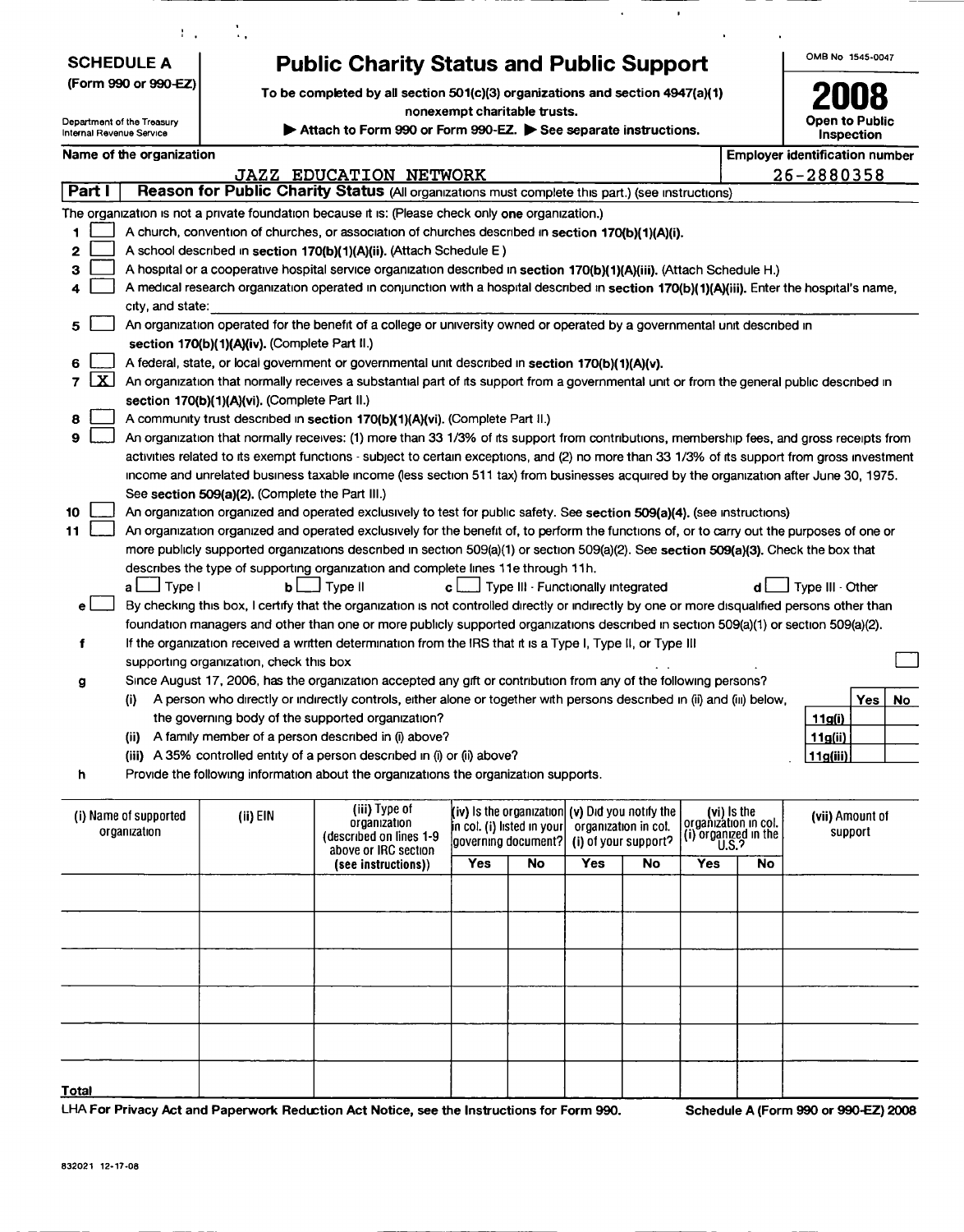|   | Schedule A (Form 990 or 990-EZ) 2008 JAZZ EDUCATION NETWORK                                                                                     |            |            |            |            |                       | $26 - 2880358$ Page 2 |
|---|-------------------------------------------------------------------------------------------------------------------------------------------------|------------|------------|------------|------------|-----------------------|-----------------------|
|   | Support Schedule for Organizations Described in Sections 170(b)(1)(A)(iv) and 170(b)(1)(A)(vi)<br>Part II                                       |            |            |            |            |                       |                       |
|   | (Complete only if you checked the box on line 5, 7, or 8 of Part I.)                                                                            |            |            |            |            |                       |                       |
|   | <b>Section A. Public Support</b>                                                                                                                |            |            |            |            |                       |                       |
|   | Calendar year (or fiscal year beginning in)                                                                                                     | (a) 2004   | $(b)$ 2005 | $(c)$ 2006 | $(d)$ 2007 | $(e)$ 2008            | (f) Total             |
|   | 1 Gifts, grants, contributions, and                                                                                                             |            |            |            |            |                       |                       |
|   | membership fees received (Do not                                                                                                                |            |            |            |            |                       |                       |
|   | include any "unusual grants.")                                                                                                                  |            |            |            |            | 50,785.               | 50,785.               |
|   | 2 Tax revenues levied for the organ-                                                                                                            |            |            |            |            |                       |                       |
|   | ization's benefit and either paid to                                                                                                            |            |            |            |            |                       |                       |
|   | or expended on its behalf                                                                                                                       |            |            |            |            |                       |                       |
|   | 3 The value of services or facilities                                                                                                           |            |            |            |            |                       |                       |
|   | furnished by a governmental unit to                                                                                                             |            |            |            |            |                       |                       |
|   | the organization without charge                                                                                                                 |            |            |            |            |                       |                       |
|   | Total, Add lines 1 3                                                                                                                            |            |            |            |            | 50,785.               | 50, 785.              |
|   | The portion of total contributions                                                                                                              |            |            |            |            |                       |                       |
|   | by each person (other than a<br>governmental unit or publicly                                                                                   |            |            |            |            |                       |                       |
|   | supported organization) included                                                                                                                |            |            |            |            |                       |                       |
|   | on line 1 that exceeds 2% of the                                                                                                                |            |            |            |            |                       |                       |
|   | amount shown on line 11.                                                                                                                        |            |            |            |            |                       |                       |
|   | column (f)                                                                                                                                      |            |            |            |            |                       |                       |
|   |                                                                                                                                                 |            |            |            |            |                       | 50,785.               |
|   | 6 Public Support. Subtract line 5 from line 4<br><b>Section B. Total Support</b>                                                                |            |            |            |            |                       |                       |
|   | Calendar year (or fiscal year beginning in)                                                                                                     | (a) $2004$ | $(b)$ 2005 |            |            |                       |                       |
|   | 7 Amounts from line 4                                                                                                                           |            |            | $(c)$ 2006 | $(d)$ 2007 | $(e)$ 2008<br>50,785. | (f) Total<br>50, 785. |
| 8 | Gross income from interest,                                                                                                                     |            |            |            |            |                       |                       |
|   | dividends, payments received on                                                                                                                 |            |            |            |            |                       |                       |
|   | securities loans, rents, royalties                                                                                                              |            |            |            |            |                       |                       |
|   | and income from similar sources                                                                                                                 |            |            |            |            | 42.                   | 42.                   |
|   | <b>9</b> Net income from unrelated business                                                                                                     |            |            |            |            |                       |                       |
|   | activities, whether or not the                                                                                                                  |            |            |            |            |                       |                       |
|   | business is regularly carried on                                                                                                                |            |            |            |            |                       |                       |
|   | 10 Other income. Do not include gain                                                                                                            |            |            |            |            |                       |                       |
|   | or loss from the sale of capital                                                                                                                |            |            |            |            |                       |                       |
|   | assets (Explain in Part IV.)                                                                                                                    |            |            |            |            | 2,025.                | 2,025.                |
|   | 11 Total support. Add lines 7 through 10                                                                                                        |            |            |            |            |                       | 52,852.               |
|   | 12 Gross receipts from related activities, etc. (see instructions)                                                                              |            |            |            |            | $\sqrt{12}$           | 2,025.                |
|   | 13 First five years. If the Form 990 is for the organization's first, second, third, fourth, or fifth tax year as a section 501(c)(3)           |            |            |            |            |                       |                       |
|   | organization, check this box and stop here                                                                                                      |            |            |            |            |                       | $\mathbf{x}$          |
|   | Section C. Computation of Public Support Percentage                                                                                             |            |            |            |            |                       |                       |
|   | 14 Public support percentage for 2008 (line 6, column (f) divided by line 11, column (f))                                                       |            |            |            |            | 14                    | %                     |
|   | 15 Public support percentage from 2007 Schedule A, Part IV-A, line 26f                                                                          |            |            |            |            | 15                    | %                     |
|   | 16a 33 1/3% support test - 2008. If the organization did not check the box on line 13, and line 14 is 33 1/3% or more, check this box and       |            |            |            |            |                       |                       |
|   | stop here. The organization qualifies as a publicly supported organization                                                                      |            |            |            |            |                       |                       |
|   | <b>b</b> 33 1/3% support test - 2007. If the organization did not check a box on line 13 or 16a, and line 15 is 33 1/3% or more, check this box |            |            |            |            |                       |                       |
|   | and stop here. The organization qualifies as a publicly supported organization                                                                  |            |            |            |            |                       |                       |
|   | 17a 10% -facts-and-circumstances test - 2008. If the organization did not check a box on line 13, 16a, or 16b, and line 14 is 10% or more,      |            |            |            |            |                       |                       |
|   | and if the organization meets the "facts-and-circumstances" test, check this box and stop here. Explain in Part IV how the organization         |            |            |            |            |                       |                       |
|   | meets the "facts and circumstances" test The organization qualifies as a publicly supported organization                                        |            |            |            |            |                       |                       |
|   | b 10% -facts-and-circumstances test - 2007. If the organization did not check a box on line 13, 16a, 16b, or 17a, and line 15 is 10% or         |            |            |            |            |                       |                       |
|   | more, and if the organization meets the "facts-and-circumstances" test, check this box and stop here. Explain in Part IV how the                |            |            |            |            |                       |                       |
|   | organization meets the "facts and circumstances" test. The organization qualifies as a publicly supported organization                          |            |            |            |            |                       |                       |
|   | 18 Private foundation. If the organization did not check a box on line 13, 16a, 16b, 17a, or 17b, check this box and see instructions           |            |            |            |            |                       |                       |

Schedule A (Form 990 or 990-EZ) 2008

- 7

 $\{x_1,\ldots,x_k\}$ 

\_\_\_\_\_\_\_\_\_\_\_

 $- - -$ 

 $\frac{1}{\sqrt{2}}$  ,  $\frac{1}{\sqrt{2}}$  ,  $\frac{1}{\sqrt{2}}$  ,  $\frac{1}{\sqrt{2}}$  ,  $\frac{1}{\sqrt{2}}$  ,  $\frac{1}{\sqrt{2}}$  ,  $\frac{1}{\sqrt{2}}$  ,  $\frac{1}{\sqrt{2}}$  ,  $\frac{1}{\sqrt{2}}$  ,  $\frac{1}{\sqrt{2}}$  ,  $\frac{1}{\sqrt{2}}$  ,  $\frac{1}{\sqrt{2}}$  ,  $\frac{1}{\sqrt{2}}$  ,  $\frac{1}{\sqrt{2}}$  ,  $\frac{1}{\sqrt{2}}$ 

 $\mathcal{O}(\mathcal{A}^{\mathrm{c}})$  , where  $\mathcal{O}(\mathcal{A}^{\mathrm{c}})$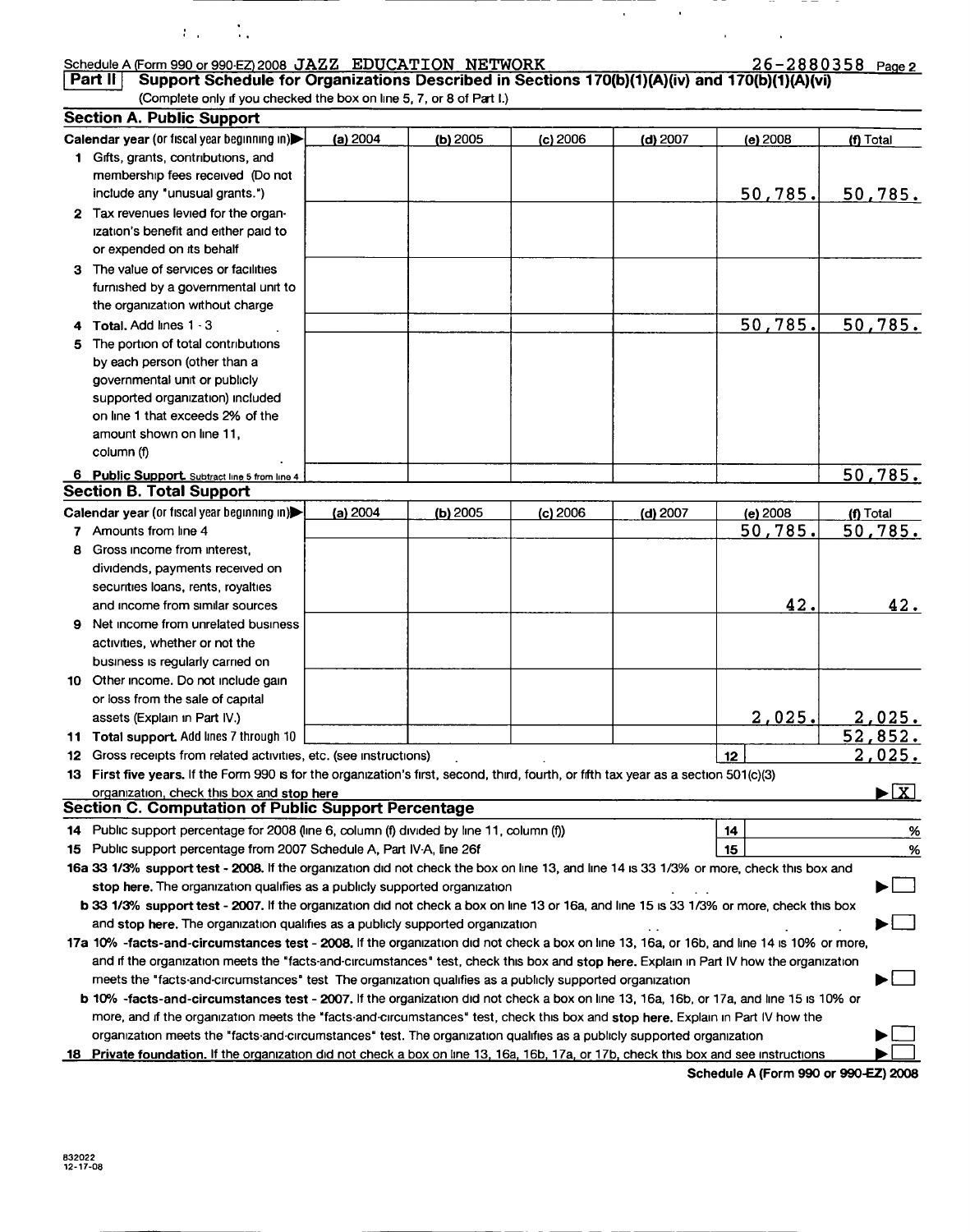|    | Schedule A (Form 990 or 990 EZ) 2008<br>Part III   Support Schedule for Organizations Described in Section 509(a)(2) (Complete only if you checked the box on line 9 of Part I.) |          |            |            |            |            | Page 3    |
|----|----------------------------------------------------------------------------------------------------------------------------------------------------------------------------------|----------|------------|------------|------------|------------|-----------|
|    | <b>Section A. Public Support</b>                                                                                                                                                 |          |            |            |            |            |           |
|    |                                                                                                                                                                                  |          |            |            |            |            |           |
|    | Calendar year (or fiscal year beginning in)                                                                                                                                      | (a) 2004 | (b) 2005   | $(c)$ 2006 | $(d)$ 2007 | (e) 2008   | (f) Total |
|    | 1 Gifts, grants, contributions, and<br>membership fees received. (Do not                                                                                                         |          |            |            |            |            |           |
|    | include any "unusual grants")                                                                                                                                                    |          |            |            |            |            |           |
|    |                                                                                                                                                                                  |          |            |            |            |            |           |
|    | 2 Gross receipts from admissions,<br>merchandise sold or services per-                                                                                                           |          |            |            |            |            |           |
|    | formed, or facilities furnished in                                                                                                                                               |          |            |            |            |            |           |
|    | any activity that is related to the                                                                                                                                              |          |            |            |            |            |           |
|    | organization's tax-exempt purpose                                                                                                                                                |          |            |            |            |            |           |
|    | 3 Gross receipts from activities that                                                                                                                                            |          |            |            |            |            |           |
|    | are not an unrelated trade or bus-                                                                                                                                               |          |            |            |            |            |           |
|    | iness under section 513                                                                                                                                                          |          |            |            |            |            |           |
|    | Tax revenues levied for the organ-                                                                                                                                               |          |            |            |            |            |           |
|    | ization's benefit and either paid to                                                                                                                                             |          |            |            |            |            |           |
|    | or expended on its behalf                                                                                                                                                        |          |            |            |            |            |           |
| 5. | The value of services or facilities                                                                                                                                              |          |            |            |            |            |           |
|    | furnished by a governmental unit to                                                                                                                                              |          |            |            |            |            |           |
|    | the organization without charge                                                                                                                                                  |          |            |            |            |            |           |
|    | 6 Total. Add lines $1 \cdot 5$                                                                                                                                                   |          |            |            |            |            |           |
|    | <b>7a Amounts included on lines 1, 2, and</b>                                                                                                                                    |          |            |            |            |            |           |
|    | 3 received from disqualified persons                                                                                                                                             |          |            |            |            |            |           |
|    | D Amounts included on lines 2 and 3 received                                                                                                                                     |          |            |            |            |            |           |
|    | from other than disqualified persons that                                                                                                                                        |          |            |            |            |            |           |
|    | exceed the greater of 1% of the total of lines 9.<br>10c, 11, and 12 for the year or \$5,000                                                                                     |          |            |            |            |            |           |
|    | c Add lines 7a and 7b                                                                                                                                                            |          |            |            |            |            |           |
|    | 8 Public support (Subtract line 7c from line 6)                                                                                                                                  |          |            |            |            |            |           |
|    | <b>Section B. Total Support</b>                                                                                                                                                  |          |            |            |            |            |           |
|    | Calendar year (or fiscal year beginning in)                                                                                                                                      | (a) 2004 | $(b)$ 2005 | (c) 2006   | $(d)$ 2007 | $(e)$ 2008 | (f) Total |
|    | 9 Amounts from line 6                                                                                                                                                            |          |            |            |            |            |           |
|    | 10a Gross income from interest,                                                                                                                                                  |          |            |            |            |            |           |
|    | dividends, payments received on                                                                                                                                                  |          |            |            |            |            |           |
|    | securities loans, rents, royalties<br>and income from similar sources                                                                                                            |          |            |            |            |            |           |
|    | <b>b</b> Unrelated business taxable income                                                                                                                                       |          |            |            |            |            |           |
|    | (less section 511 taxes) from businesses                                                                                                                                         |          |            |            |            |            |           |
|    | acquired after June 30, 1975                                                                                                                                                     |          |            |            |            |            |           |
|    |                                                                                                                                                                                  |          |            |            |            |            |           |
|    | c Add lines 10a and 10b<br>11 Net income from unrelated business                                                                                                                 |          |            |            |            |            |           |
|    | activities not included in line 10b.                                                                                                                                             |          |            |            |            |            |           |
|    | whether or not the business is                                                                                                                                                   |          |            |            |            |            |           |
|    | regularly carried on                                                                                                                                                             |          |            |            |            |            |           |
|    | 12 Other income. Do not include gain<br>or loss from the sale of capital                                                                                                         |          |            |            |            |            |           |
|    | assets (Explain in Part IV)                                                                                                                                                      |          |            |            |            |            |           |
|    | 13 Total support (Add lines 9, 10c, 11, and 12)                                                                                                                                  |          |            |            |            |            |           |
|    | 14 First five years. If the Form 990 is for the organization's first, second, third, fourth, or fifth tax year as a section 501(c)(3) organization,                              |          |            |            |            |            |           |
|    | check this box and stop here                                                                                                                                                     |          |            |            |            |            |           |
|    | <b>Section C. Computation of Public Support Percentage</b>                                                                                                                       |          |            |            |            |            |           |
|    | 15 Public support percentage for 2008 (line 8, column (f) divided by line 13, column (f))                                                                                        |          |            |            |            | 15         | %         |
| 16 | Public support percentage from 2007 Schedule A, Part IV-A, line 27g                                                                                                              |          |            |            |            | 16         | %         |
|    | Section D. Computation of Investment Income Percentage                                                                                                                           |          |            |            |            |            |           |
|    | 17 Investment income percentage for 2008 (line 10c, column (f) divided by line 13, column (f))                                                                                   |          |            |            |            | 17         | <u>%</u>  |
| 18 | Investment income percentage from 2007 Schedule A, Part IV-A, line 27h                                                                                                           |          |            |            |            | 18         | %         |
|    | 19a 33 1/3% support tests - 2008. If the organization did not check the box on line 14, and line 15 is more than 33 1/3%, and line 17 is not                                     |          |            |            |            |            |           |
|    | more than 33 1/3%, check this box and stop here. The organization qualifies as a publicly supported organization                                                                 |          |            |            |            |            |           |
|    | b 33 1/3% support tests - 2007. If the organization did not check a box on line 14 or line 19a, and line 16 is more than 33 1/3%, and                                            |          |            |            |            |            |           |
|    | line 18 is not more than 33 1/3%, check this box and stop here. The organization qualifies as a publicly supported organization                                                  |          |            |            |            |            |           |
|    | 20 Private foundation. If the organization did not check a box on line 14, 19a, or 19b, check this box and see instructions                                                      |          |            |            |            |            |           |
|    |                                                                                                                                                                                  |          |            |            |            |            |           |

Schedule A (Form 990 or 990-EZ) 2008

 $\langle \cdot \rangle$ 

 $\alpha_{\rm{max}}=1$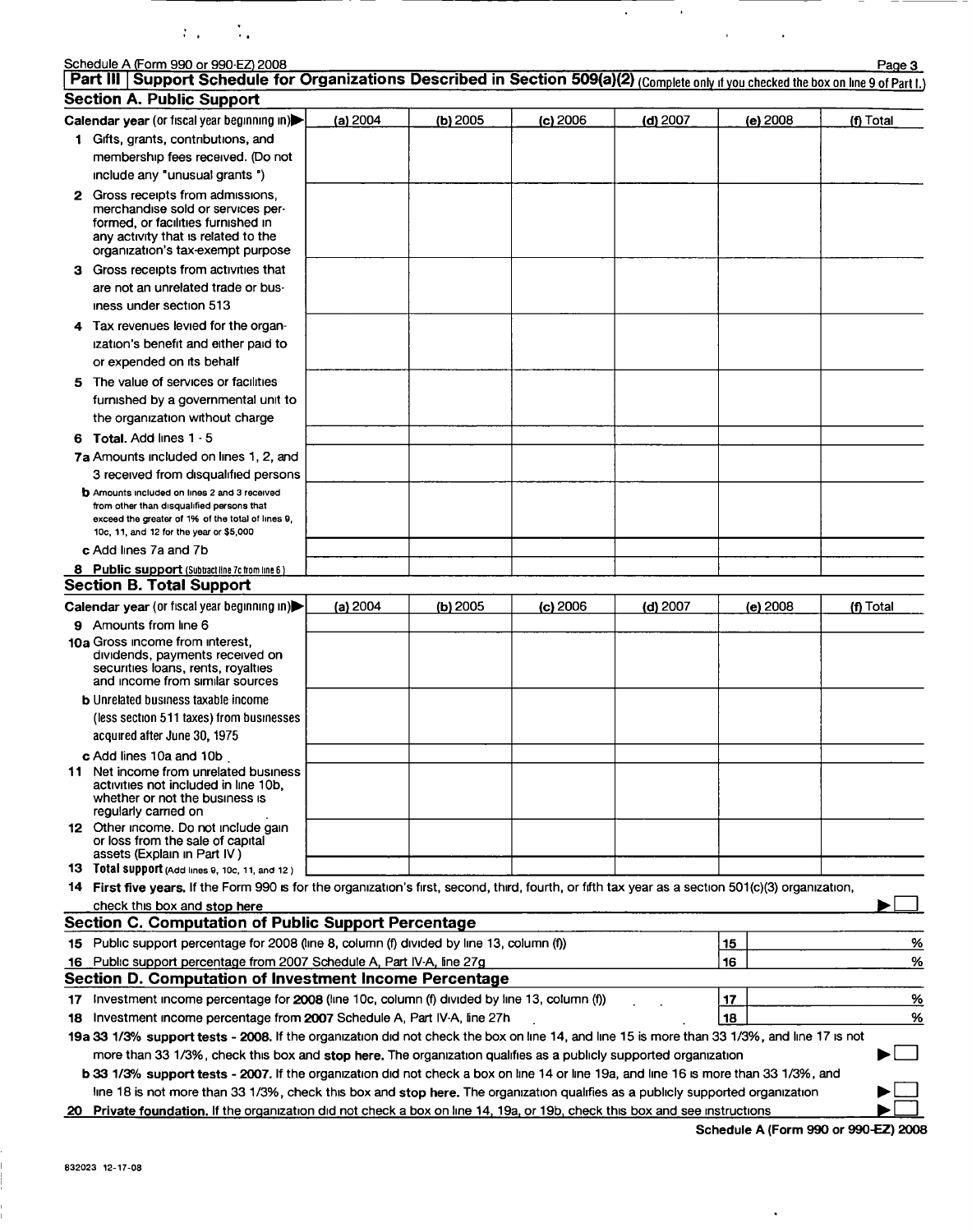| $\mathcal{F}(\mathcal{G})$ and $\mathcal{G}(\mathcal{G})$                                                                                                                                                                               |
|-----------------------------------------------------------------------------------------------------------------------------------------------------------------------------------------------------------------------------------------|
| 26-2880358 Page 4<br>Schedule A (Form 990 or 990-EZ) 2008 JAZZ EDUCATION NETWORK                                                                                                                                                        |
| <b>Part IV</b><br>Supplemental Information. Complete this part to provide the explanation required by Part II, line 10; Part II, line 17a or 17b;<br>or Part III, line 12. Provide any other additional information. (see instructions) |
| SCHEDULE A, PART II, LINE 10, EXPLANATION FOR OTHER INCOME:                                                                                                                                                                             |
| REGISTRATION FEES FOR THE SUMMER AND WINTER NAMM SHOWS                                                                                                                                                                                  |
|                                                                                                                                                                                                                                         |
|                                                                                                                                                                                                                                         |
|                                                                                                                                                                                                                                         |
|                                                                                                                                                                                                                                         |
|                                                                                                                                                                                                                                         |
| $\bullet$                                                                                                                                                                                                                               |
|                                                                                                                                                                                                                                         |
|                                                                                                                                                                                                                                         |
|                                                                                                                                                                                                                                         |
|                                                                                                                                                                                                                                         |
|                                                                                                                                                                                                                                         |
|                                                                                                                                                                                                                                         |
|                                                                                                                                                                                                                                         |
|                                                                                                                                                                                                                                         |
|                                                                                                                                                                                                                                         |
|                                                                                                                                                                                                                                         |
|                                                                                                                                                                                                                                         |
|                                                                                                                                                                                                                                         |
|                                                                                                                                                                                                                                         |
|                                                                                                                                                                                                                                         |
|                                                                                                                                                                                                                                         |
|                                                                                                                                                                                                                                         |
|                                                                                                                                                                                                                                         |
|                                                                                                                                                                                                                                         |
|                                                                                                                                                                                                                                         |
|                                                                                                                                                                                                                                         |
|                                                                                                                                                                                                                                         |
|                                                                                                                                                                                                                                         |
|                                                                                                                                                                                                                                         |
|                                                                                                                                                                                                                                         |
|                                                                                                                                                                                                                                         |
|                                                                                                                                                                                                                                         |
|                                                                                                                                                                                                                                         |
|                                                                                                                                                                                                                                         |

 $\label{eq:2} \mathcal{L}(\mathbf{r}) = \mathcal{L}(\mathbf{r}) \mathcal{L}(\mathbf{r}) = \mathcal{L}(\mathbf{r})$ 

<u>a shekara ta 1999</u>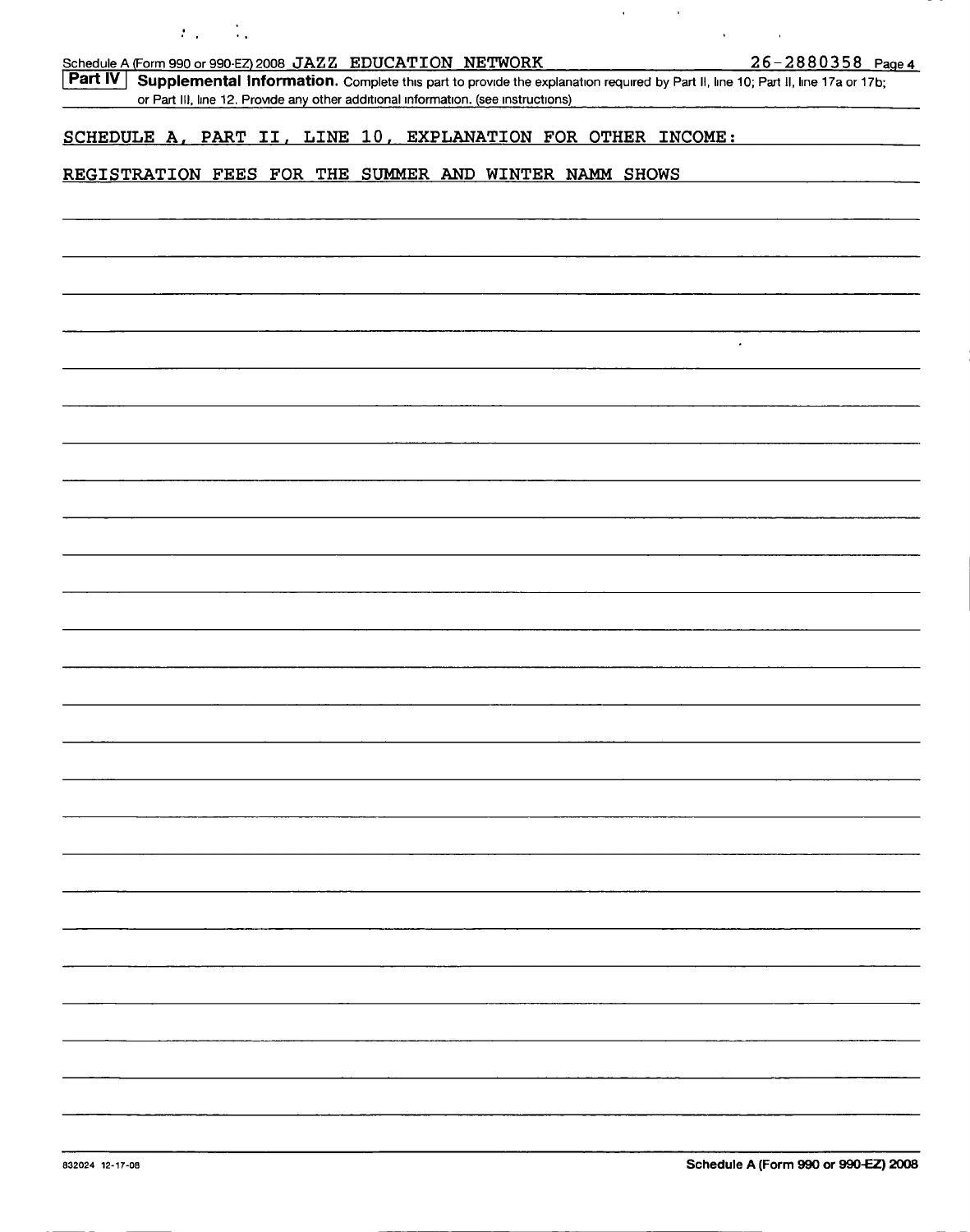## JAZZ EDUCATION NETWORK 26-2880358

 $\sim$   $\epsilon$ 

 $\sim$ 

——————

| FORM $990 - EZ$                                             | OTHER EXPENSES | <b>STATEMENT</b>         |
|-------------------------------------------------------------|----------------|--------------------------|
| DESCRIPTION                                                 |                | <b>AMOUNT</b>            |
| <b>WEBSITE</b><br><b>BANK CHARGES</b><br><b>FILING FEES</b> |                | 8,000.<br>1,453.<br>882. |
| TOTAL TO FORM 990-EZ, LINE 16                               |                | 10,335.                  |

 $\hat{\mathcal{A}}$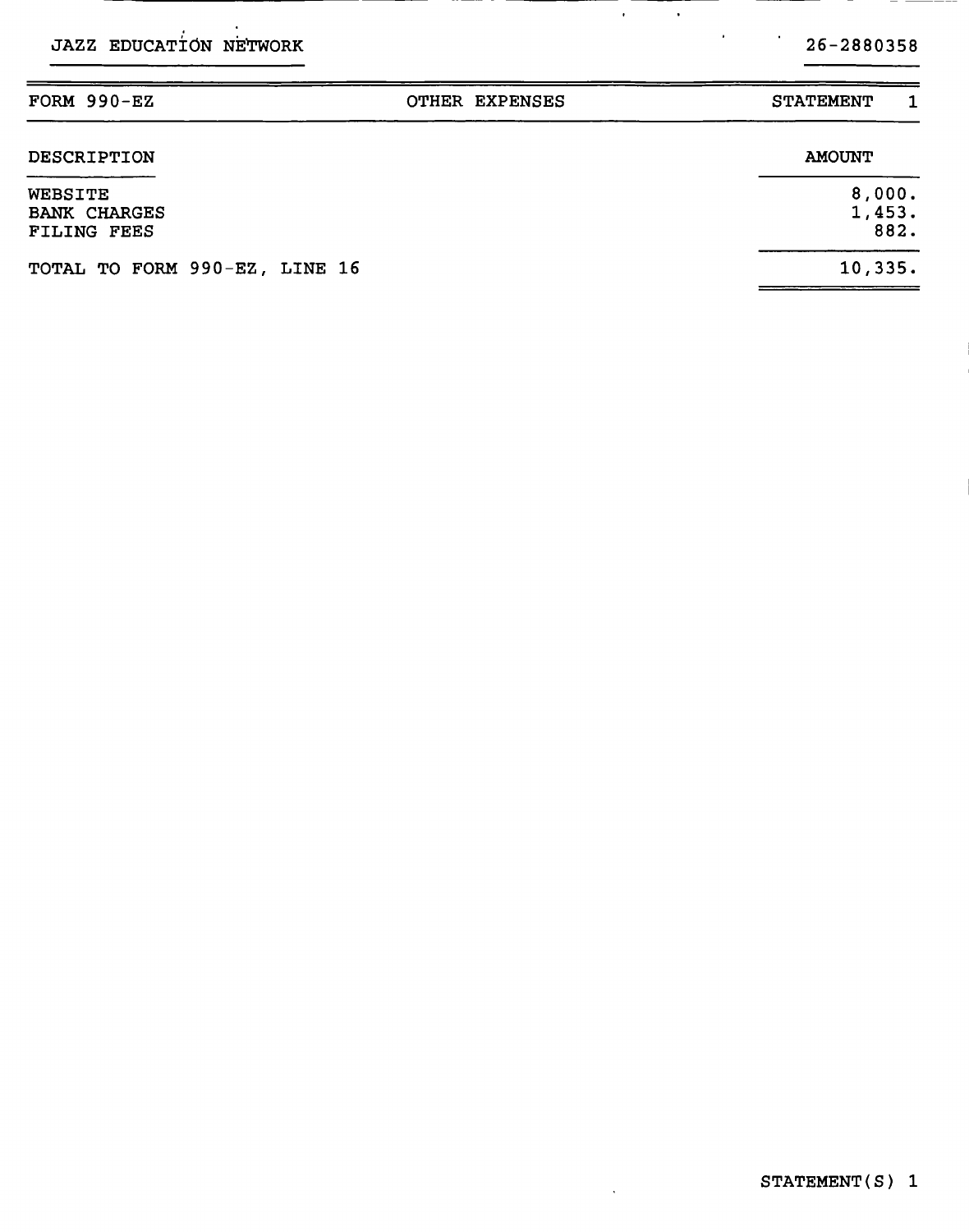------

<u> 1950 - Jan André A</u>

 $\sim$   $\sim$ 

 $\sim 10^{-10}$ 

| FORM 990-EZ |  | <b>INFORMATION REGARDING TRANSFERS</b><br>ASSOCIATED WITH PERSONAL BENEFIT CONTRACTS                                              | STATEMENT 2 |  |  |  |
|-------------|--|-----------------------------------------------------------------------------------------------------------------------------------|-------------|--|--|--|
|             |  | A) DID THE ORGANIZATION, DURING THE YEAR, RECEIVE ANY FUNDS,<br>DIRECTLY OR INDIRECTLY, TO PAY PREMIUMS ON A PERSONAL             |             |  |  |  |
|             |  | B) DID THE ORGANIZATION, DURING THE YEAR, PAY PREMIUMS,<br>DIRECTLY OR INDIRECTLY, ON A PERSONAL BENEFIT CONTRACT? [ ] YES [X] NO |             |  |  |  |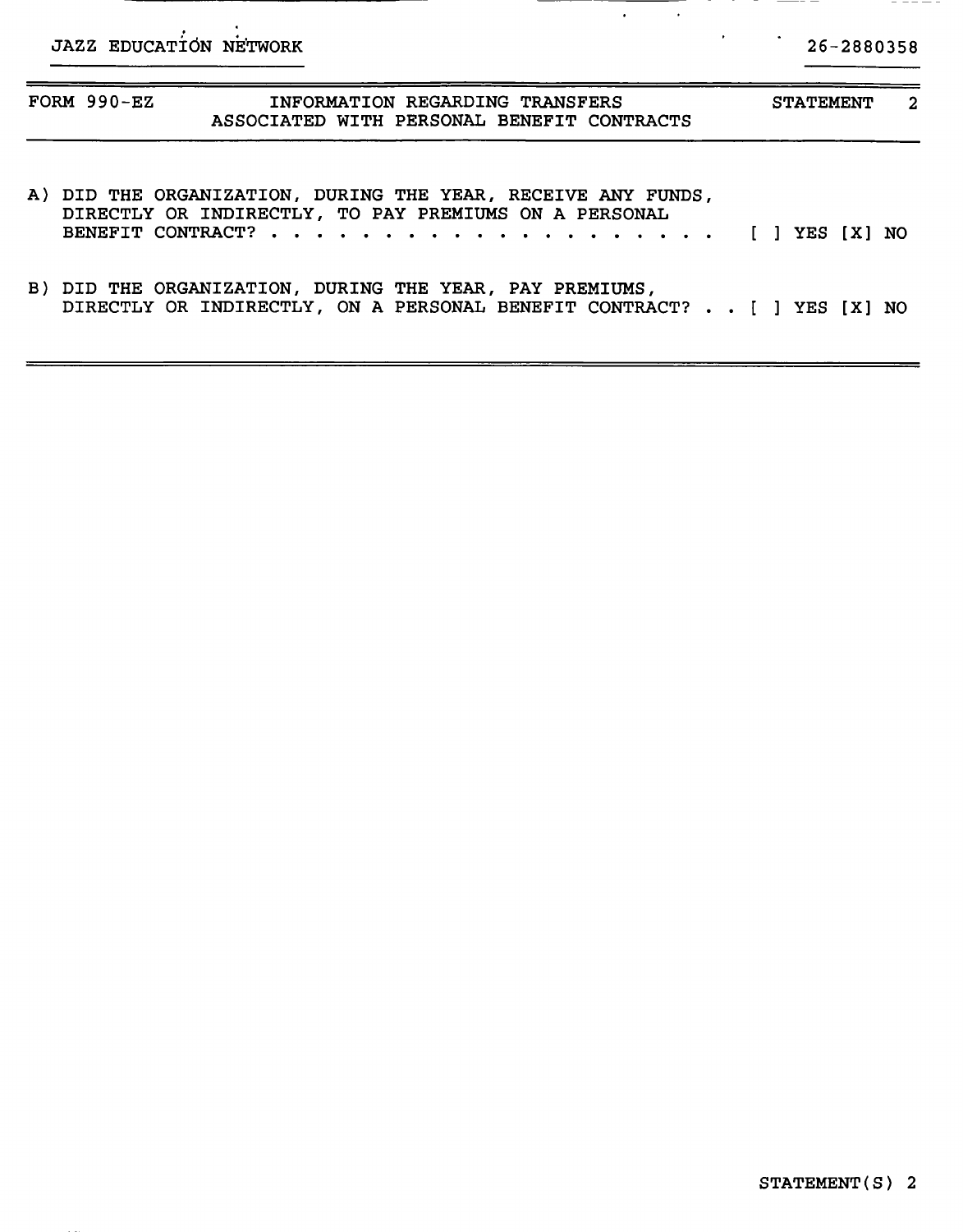990-EZ PG 2 STATEMENT 3

\_\_\_\_\_\_

 $\sim 100$ 

 $\bullet$ 

JAZZ EDUCATION NETWORK CONFERENCE — A GATHERING OF JAZZ EDUCATORS, PERFORMERS, CLINICIANS, INDUSTRY AND ENTHUSIASTS FOR <sup>3</sup> DAYS OF CONCERTS, CLINICS/WORKSHOPS, EXHIBITS AND JAM SESSIONS.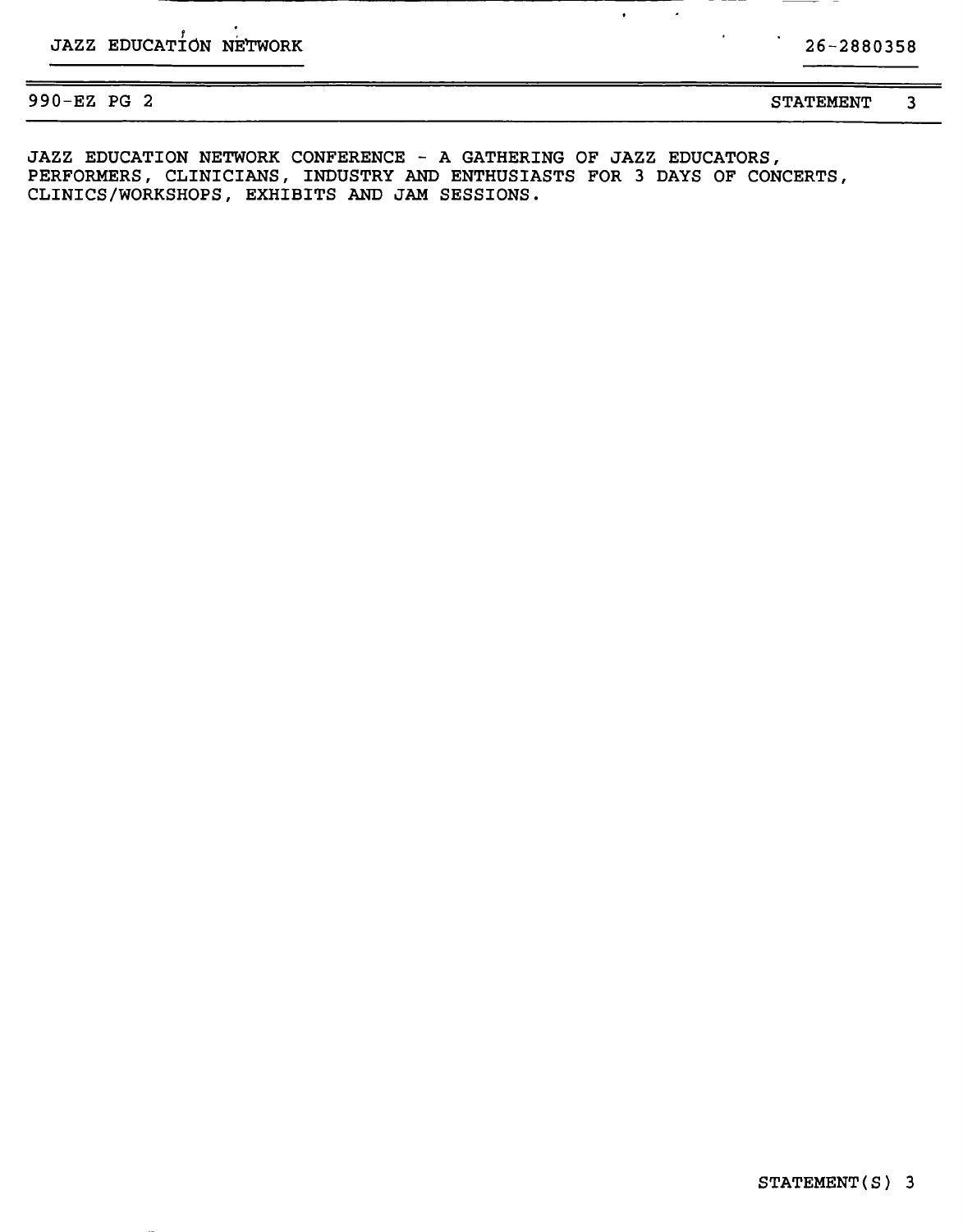990-EZ PG 2 STATEMENT 4

JAZZ TEACHER TRAINING - THROUGH A COLLABORATION WITH MUSIC FOR ALL, A PRESENTATION IS MADE AT THE MFA/JEN SUMMER SYMPOSIUM IN JUNE EACH YEAR. ADDITIONAL TEACHER TRAINING IS DONE THROUGH CLINICS AND WORKSHOPS.

 $\bullet$ 

 $\ddot{\phantom{0}}$